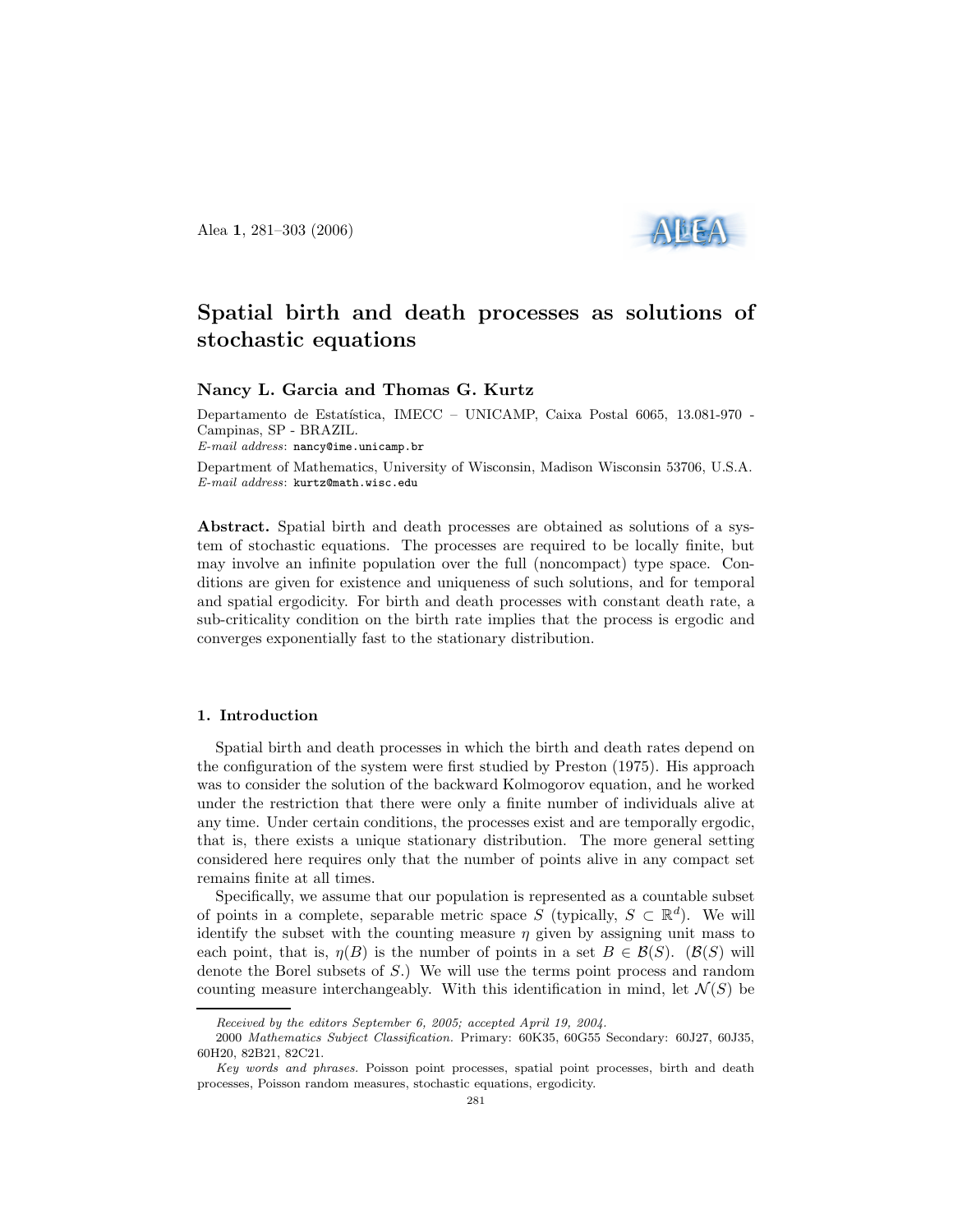the collection of counting measures on the metric space  $S$ . The state space for our process will be some subset of  $\mathcal{N}(S)$ . All processes and random variables are defined on a complete probability space  $(\Omega, \mathcal{F}, P)$ .

The spatial birth and death process is specified in terms of non-negative functions  $\lambda: S \times \mathcal{N}(S) \to [0, \infty)$  and  $\delta: S \times \mathcal{N}(S) \to [0, \infty)$  and a reference measure  $\beta$  on S (typically Lebesgue measure  $m_d$ , if  $S \subset \mathbb{R}^d$ ).  $\lambda$  is the birth rate and  $\delta$  the death rate. If the point configuration at time t is  $\eta \in \mathcal{N}(S)$ , then the probability that a point in a set  $B \subset S$  is added to the configuration in the next time interval of length  $\Delta t$  is approximately  $\int_B \lambda(x, \eta) \beta(dx) \Delta t$  and the probability that a point  $x \in \eta$  is deleted from the configuration in the next time interval of length  $\Delta t$  is approximately  $\delta(x, \eta) \Delta t$ . Under these assumptions, the generator of the process should be of the form

$$
AF(\eta) = \int (F(\eta + \delta_x) - F(\eta))\lambda(x, \eta)\beta(dx) + \int (F(\eta - \delta_x) - F(\eta))\delta(x, \eta)\eta(dx) \tag{1.1}
$$

for  $F$  in an appropriate domain.

Following the work of Preston, spatial birth and death processes quickly found application in statistics when Ripley (1977) observed that spatial point patterns could be simulated by constructing a spatial birth and death process having the distribution of the desired pattern as its stationary distribution and then simulating the birth and death process for a long time, a procedure now known as Markov chain Monte Carlo.

The two best-known classes of spatial point processes are Poisson random measures and Gibbs distributions.

1.1. Poisson random measures. Let  $\beta$  be a  $\sigma$ -finite measure on S,  $(S, d_S)$  a complete, separable metric space.  $\xi$  is a Poisson random measure on S with mean measure  $\beta$  if for each  $B \in \mathcal{B}(S)$ ,  $\xi(B)$  has a Poisson distribution with expectation  $\beta(B)$  and  $\xi(B)$  and  $\xi(C)$  are independent if  $B \cap C = \emptyset$ . Taking  $\lambda = \delta \equiv 1$ , then the Poisson random measure with mean measure  $\beta$  gives the unique stationary distribution for the birth and death process with generator

$$
AF(\eta) = \int (F(\eta + \delta_x) - F(\eta))\beta(dx) + \int (F(\eta - \delta_x) - F(\eta))\eta(dx). \tag{1.2}
$$

Letting  $\mu_{\beta}^0$  denote this distribution, the stationarity can be checked by verifying that

$$
\int_{\mathcal{N}(S)} AF(\eta) \mu_{\beta}^{0}(d\eta) = 0.
$$

This assertion follows from the standard identity

$$
E[\int_{S} h(\xi - \delta_x, x)\xi(dx)] = E[\int_{S} h(\xi, x)\beta(dx)].
$$
\n(1.3)

See Daley and Vere-Jones (1988), p. 188, Equation (6.4.11).

1.2. Gibbs distributions. Assume that  $\beta(S) < \infty$ . Consider the class of spatial point processes specified through a density (Radon-Nikodym derivative) with respect to a Poisson point process with mean measure  $\beta$ , that is, the distribution of the point process is given by

$$
\mu_{\beta,H}(d\eta) = \frac{1}{Z_{\beta,H}} e^{-H(\eta)} \mu_{\beta}^{0}(d\eta), \qquad (1.4)
$$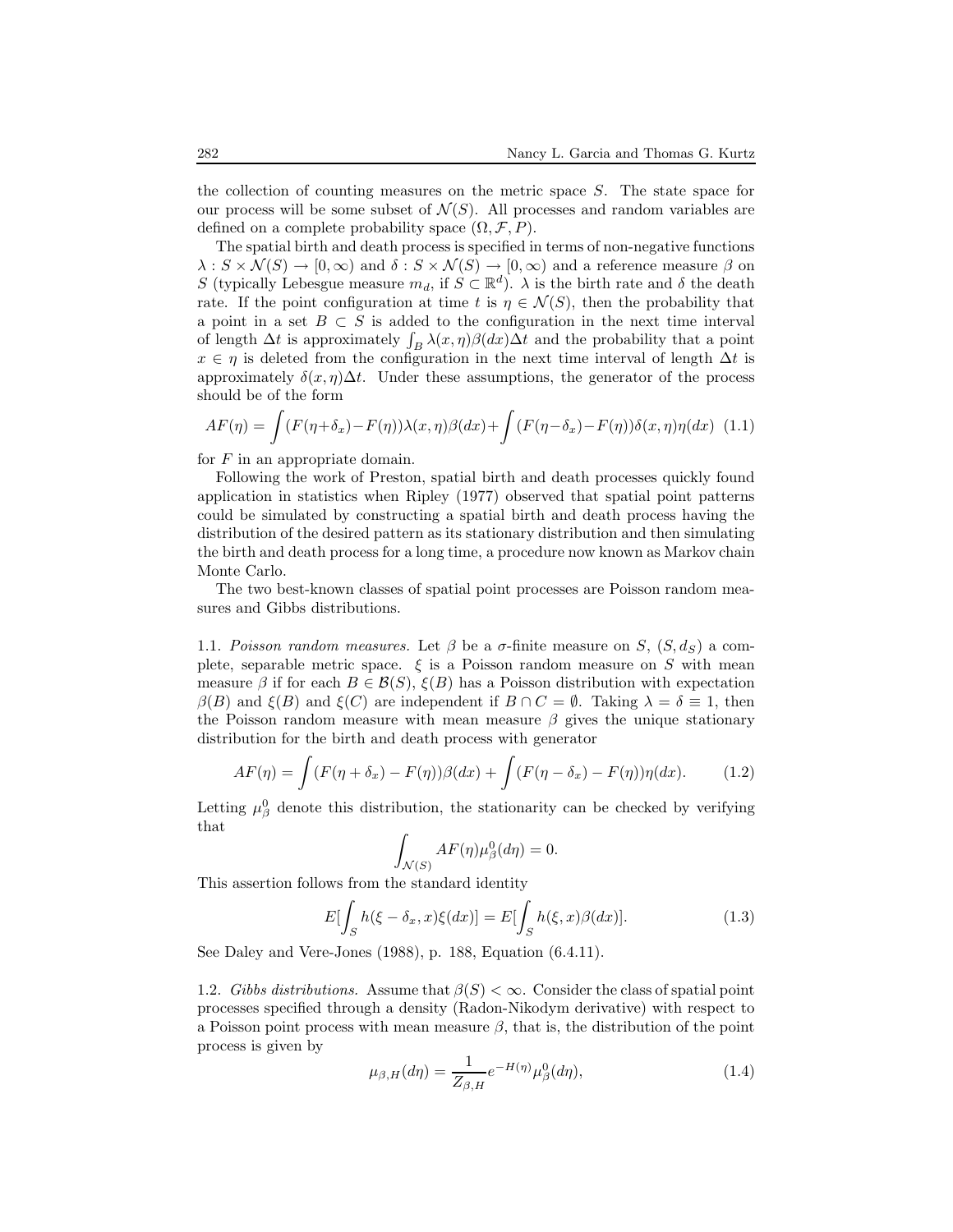where  $H(\eta)$  is referred to as the *energy function*,  $Z_{\beta,H}$  is a normalizing constant, and  $\mu_{\beta}^{0}$  is the law of a Poisson process with mean measure  $\beta$ . Therefore, the state space for this process is  $\mathcal{S} = \{ \eta \in \mathcal{N}(S); H(\eta) < \infty \},\$  the set of configurations with positive density. We assume that  $H$  is hereditary in the sense of Ripley (1977), that is  $H(\eta) < \infty$  and  $\tilde{\eta} \subset \eta$  implies  $H(\tilde{\eta}) < \infty$ . Ripley showed that such a measure  $\mu_{\beta,H}$  is the stationary distribution of a spatial birth and death process. In fact, there is more than one birth and death process that has  $\mu_{\beta,H}$  as a stationary distribution; we simply require that  $\lambda(x, \eta) > 0$  if  $H(\eta + \delta_x) < \infty$  and that  $\lambda$  and  $\delta$  satisfy

$$
\lambda(x,\eta)e^{-H(\eta)} = \delta(x,\eta+\delta_x)e^{-H(\eta+\delta_x)}.
$$
\n(1.5)

This equation is a detailed balance condition which ensures that births from  $\eta$  to  $\eta + \delta_x$  match deaths from  $\eta + \delta_x$  to  $\eta$  and that the process is time-reversible with (1.4) as its stationary distribution. Again, this assertion can be verified by showing that

$$
\int AF(\eta)\mu_{\beta,H}(d\eta) = \frac{1}{Z_{\beta,H}} \int AF(\eta)e^{-H(\eta)}\mu_{\beta}^{0}(d\eta) = 0.
$$

This identity again follows from (1.3).

Notice that equation (1.5) says that any pair of birth and death rates such that

$$
\frac{\lambda(x,\eta)}{\delta(x,\eta+\delta_x)} = \exp\{-H(\eta+\delta_x) + H(\eta)\}\
$$

will give rise to a process with stationary distribution given by  $(1.4)$ . We can always take  $\delta(x, \eta) = 1$ , that is, whenever a point is added to the configuration, it lives an exponential length of time independently of the configuration of the process.

For example, consider a spatial point process on a compact set  $S \subset \mathbb{R}^d$  given by a Gibbs distribution with pairwise interaction potential  $\rho(x_1, x_2) \geq 0$ , that is, for  $\eta = \sum_{i=1}^m \delta_{x_i},$ 

$$
H_{\rho}(\eta) = \sum_{i < j} \rho(x_i, x_j) \tag{1.6}
$$
\n
$$
= \frac{1}{2} \left[ \int \int \rho(x, y) \eta(dx) \eta(dy) - \int \rho(x, x) \eta(dx) \right]
$$

and the distribution of the point process is absolutely continuous with respect to the spatially homogeneous Poisson process with constant intensity 1 (or equivalently with Lebesgue mean measure) on S. Taking  $\delta(x, \eta) \equiv 1$  and  $\lambda(x, \eta) =$  $\exp{-\int \rho(x, y)\eta(dy)}$ , the distribution determined by (1.6) is the stationary distribution for the birth and death process with infinitesimal generator

$$
AF(\eta) = \int e^{-\int \rho(x,y)\eta(dy)} (F(\eta + \delta_x) - F(\eta))dx + \int (F(\eta - \delta_x) - F(\eta))\eta(dx). \tag{1.7}
$$

Another example is the area-interaction point process introduced by Baddeley and van Lieshout (1995). This point process is absolutely continuous with respect to the spatial Poisson process with Lebesgue mean measure  $m_d$  on  $S \subset \mathbb{R}^d$  and  $H(\eta) = \eta(S) \log \rho - m_d(\eta \oplus G)$ , so the Radon-Nikodym derivative is given by

$$
L(\eta) = \frac{1}{Z} \rho^{\eta(S)} \gamma^{-m_d(\eta \oplus G)}.
$$
\n(1.8)

Again, Z is the normalizing constant,  $\rho$  and  $\gamma$  are positive parameters, and G is a compact (typically convex) subset of  $\mathbb{R}^d$  referred to as the *grain*. The set  $\eta \oplus G$  is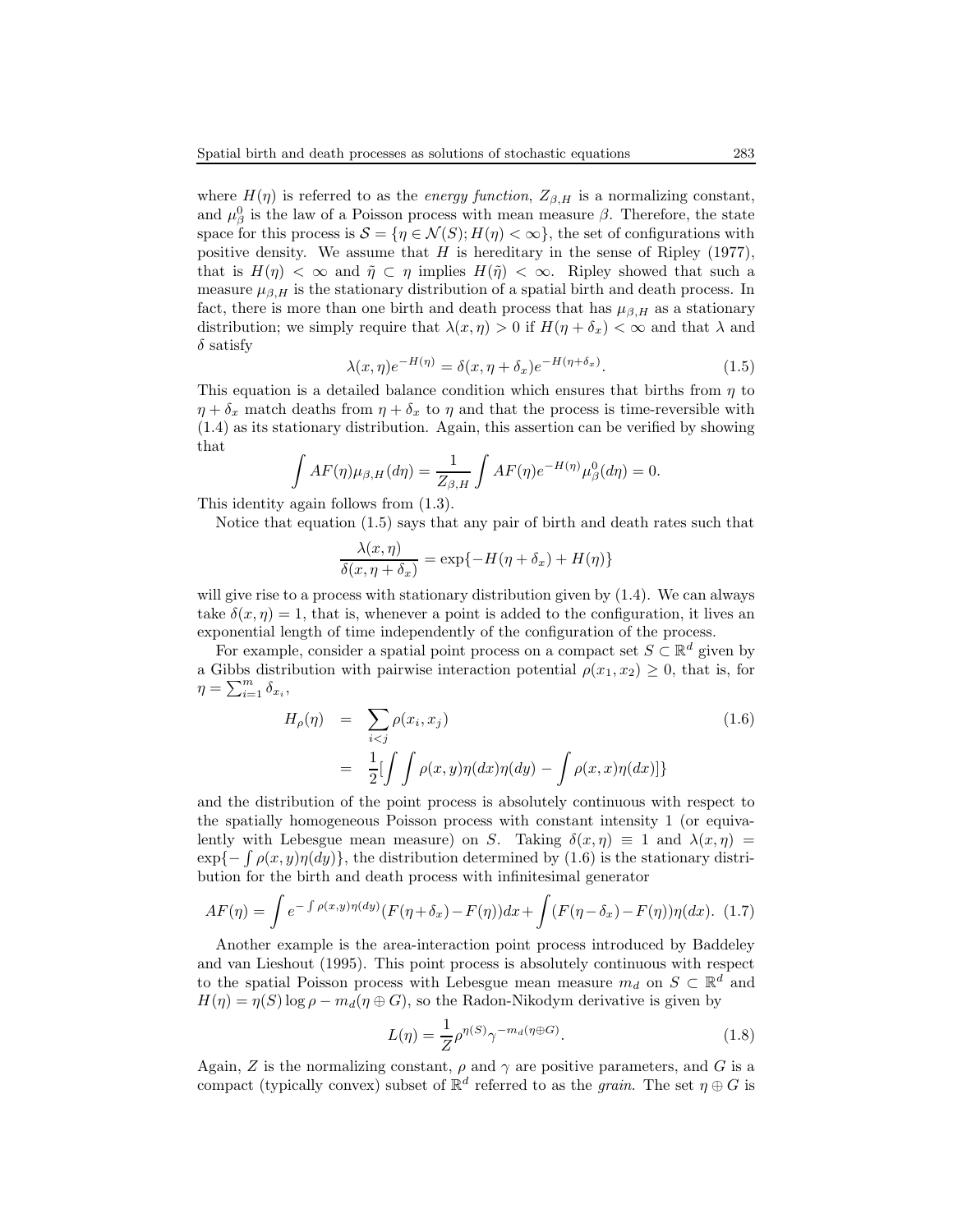given by

$$
\eta \oplus G = \cup \{x \oplus G; x \in \eta\}.
$$

The parameter  $\gamma$  controls the area-interaction among the points of  $\eta$ : the process is attractive if  $\gamma > 1$  and repulsive otherwise. (See Lemma 3.6.) If  $\gamma = 1$  the point process is just the Poisson random measure with mean measure  $\rho m_d$ . The case  $\gamma > 1$  is related to the *Widow-Rowlinson model* introduced by Widow and Rowlinson (1970). The case of *area-exclusion* corresponds to a suitable limit  $\gamma \to 0$ . A birth and death process with stationary distribution given by the area-interaction distribution can be obtained by taking the unit death rate and the birth rate given by

$$
\lambda(x,\eta) = \rho \,\gamma^{-m_d((x+G)\setminus(\eta \oplus G))}.\tag{1.9}
$$

1.3. Overview. The spatial birth and death processes that correspond to the Gibbs distributions discussed above involve finite configurations and it is straightforward to see that they are uniquely characterized by their birth and death rates, for example, as solutions of the martingale problem associated with the generator A given in (1.1); however, if the configurations are infinite and the total birth and death rates are infinite, the existence and uniqueness of the processes are not so clear. In Section 2, we represent these processes as solutions of a system of stochastic equations and give conditions for existence and uniqueness of solutions for the equations as well as for the corresponding martingale problems. These equations are very useful in studying the asymptotic behavior of the birth and death processes, including temporal and/or spatial-ergodicity and the speed of convergence to the stationary distribution.

The uniqueness conditions given here are direct analogs of Liggett's conditions for existence and uniqueness for lattice indexed interacting particle systems (Liggett, 1972). Stochastic equations for lattice indexed systems were formulated in Kurtz (1980) using time-changed Poisson processes and existence and uniqueness given under Liggett's conditions. Stochastic equations for spatial birth and death processes of the type considered here were formulated in Garcia (1995) using a spatial version of the time-change approach. Existence and uniqueness were again given under analogs of Liggett's conditions.

One disadvantage to the time-change approach taken in Kurtz (1980) and Garcia (1995) is that the filtration to which the process is adapted depends on the solution. A stochastic equation that avoids this difficulty can be formulated by representing the birth process as a thinning of a Poisson random measure. Intuitively, the approach is analogous to the rejection method for simulating random variables. The fact that counting processes and more general marked counting processes can be obtained by thinning Poisson random measures is well known, particularly in the context of simulation. (See, for example, Daley and Vere-Jones (2003), Section 7.5.) Stochastic equations exploiting this approach were formulated for lattice systems in Kurtz and Protter (1996) and for general spatial birth processes by Massoulie (1998). In both cases, uniqueness was obtained under conditions analogous to Liggett's.

Section 3 considers temporal ergodicity for birth and death processes in noncompact S (more precisely, S and  $\beta$  with  $\beta(S) = \infty$ ) and spatial ergodicity for  $S = \mathbb{R}^d$  and translation invariant birth rates. We give conditions for ergodicity and exponential convergence to the stationary distribution. It is well known that these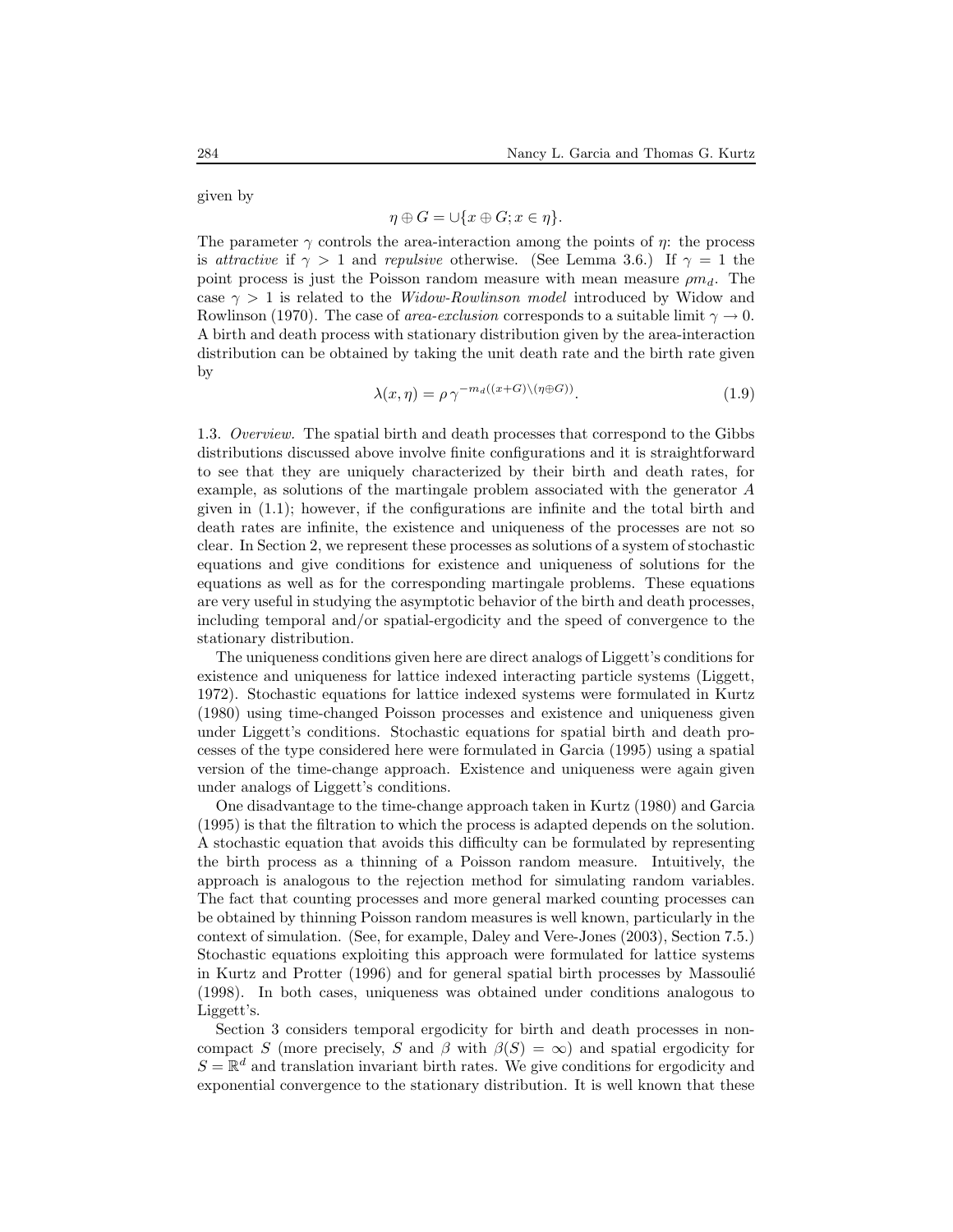processes are temporally and spatially ergodic if the birth and death rates are constant (the stationary measure being Poisson). More generally, in Theorem 3.10, we show that if the birth rate satisfies the conditions of Theorem 2.13 with  $M < 1$  and the death rate is constant ( $\delta \equiv 1$ ), the system is temporally ergodic and for every initial distribution, the distribution of the solution converges at an exponential rate to the stationary distribution. For  $S = \mathbb{R}^d$  and  $\lambda$  translation invariant, from the stochastic equation, we see that spatial ergodicity of the initial distribution implies spatial ergodicity of the solution at each time  $0 < t < \infty$ . Unfortunately, it is not clear, in general, how to carry this conclusion over to  $t = \infty$ , that is, to the limiting distribution of the solution, although in the case  $M < 1$ , spatial ergodicity holds for the unique stationary distribution as well. We give some additional conditions under which spatial ergodicity of the limiting distribution can be obtained.

Fernández, Ferrari and Garcia (2002) study ergodicity of spatial birth and death processes using a graphical representation to construct the stationary distribution that is closely related to the stochastic equations we consider here. They give conditions for an exponential rate of convergence to the stationary distribution and for spatial ergodicity of the stationary distribution similar to those given here, but for a more restricted class of models.

Throughout,  $\overline{C}(S)$  will denote the space of bounded continuous functions on S and  $\mathcal{B}(S)$  the Borel subsets of S.

The stochastic equations we consider will be driven by a Poisson random measure N on  $U\times[0,\infty)$  for an appropriate space U, having mean measure of the form  $\nu\times m_1$ , where  $m_1$  is Lebesgue measure on  $[0, \infty)$ . Then for  $B \in \mathcal{B}(U)$  with  $\nu(B) < \infty$ ,  $N(B,t) \equiv N(B \times [0,t])$  is just an ordinary Poisson process with intensity  $\nu(B)$ . For a filtration  $\{\mathcal{F}_t\}$ , we say that N is *compatible* with  $\{\mathcal{F}_t\}$  if and only if for each  $B \in \mathcal{B}(U)$  with  $\nu(B) < \infty$ ,  $N(B, \cdot)$  is  $\{\mathcal{F}_t\}$ -adapted and  $N(B, t + s) - N(B, t)$  is independent of  $\mathcal{F}_t$  for  $s, t \geq 0$ .

### 2. Spatial birth and death processes as solutions of stochastic equations

A birth and death process as described in the previous section can be represented as the solution of a system of stochastic equations. The approach is similar to Garcia (1995) where such processes were obtained as solutions of time-change equations. We assume that the individuals in the birth and death process are represented by points in a Polish space S. Typically, S will be  $\mathbb{R}^d$ ,  $\mathbb{Z}^d$ , or a subset of one of these, but we do not rule out more general spaces. Let  $K_1 \subset K_2 \subset \cdots$  satisfy  $\cup_k K_k = S$ , and let  $c_k \in C(S)$  satisfy  $c_k \geq 0$  and  $\inf_{x \in K_k} c_k(x) > 0$ .  $\mathcal{N}(S)$  will denote the collection of counting measures on S and S will denote  $\{ \zeta \in \mathcal{N}(S) : \int_S c_k(x) \zeta(dx)$  $\infty, k = 1, 2, \ldots$ . Without loss of generality, we can assume that  $c_1 \leq c_2 \leq \cdots$ . Let  $\mathcal{C} = \{f \in \overline{C}(S) : |f| \leq ac_k \text{ for some } k \text{ and } a > 0\}$ , and topologize S by the weak\* topology generated by C, that is,  $\zeta_n \to \zeta$  if and only if  $\int_S f d\zeta_n \to \int_S f d\zeta$  for all  $f \in \mathcal{C}$ . (Note that  $\mathcal C$  is linear and that, with this topology,  $\mathcal S$  is Polish.)  $D_{\mathcal S}[0,\infty)$ will denote the space of cadlag  $S$ -valued functions with the Skorohod  $(J_1)$  topology. We assume that  $\lambda$  and  $\delta$  are nonnegative, Borel measurable functions on  $S \times \mathcal{C}$ .

Let  $\beta$  be a  $\sigma$ -finite, Borel measure on S. We assume

**Condition 2.1.** For each compact  $\mathcal{K} \subset \mathcal{S}$ , the birth rate  $\lambda$  satisfies

$$
\sup_{\zeta \in \mathcal{K}} \int_{S} c_k(x) \lambda(x, \zeta) \beta(dx) < \infty, \quad t > 0, \quad k = 1, 2, \dots,\tag{2.1}
$$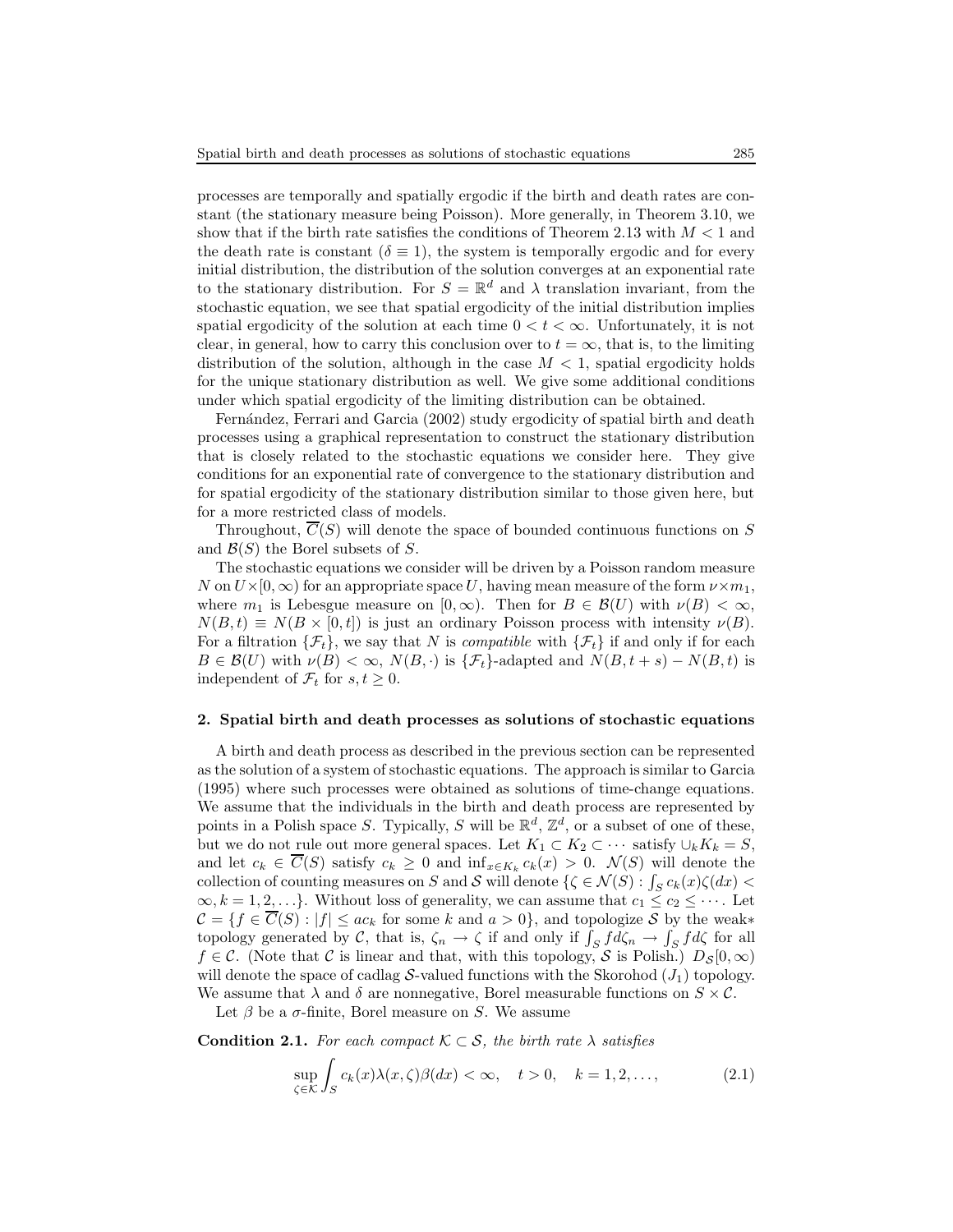and

$$
\delta(x,\zeta) < \infty, \quad \zeta \in \mathcal{S}, \quad x \in \zeta. \tag{2.2}
$$

We also assume that  $\lambda$  and  $\delta$  satisfy the following continuity condition.

Condition 2.2. If

$$
\lim_{n \to \infty} \int_{S} c_k(x) |\zeta_n - \zeta| (dx) = 0,
$$
\n(2.3)

for each  $k = 1, 2, \ldots$ , then

$$
\lambda(x,\zeta) = \lim_{n \to \infty} \lambda(x,\zeta_n), \quad \delta(x,\zeta) = \lim_{n \to \infty} \delta(x,\zeta_n). \tag{2.4}
$$

Note that since (2.3) implies  $\zeta_n$  converges to  $\zeta$  in S, the continuity condition  $(2.4)$  is weaker than continuity in S; however, we have the following condition under which convergence in  $\mathcal S$  implies (2.3).

**Lemma 2.3.** Suppose  $\zeta_0, \zeta_1, \zeta_2, \ldots \in \mathcal{S}$  and  $\zeta_n \leq \zeta_0$ ,  $n = 1, 2, \ldots$  If  $\zeta_n \to \zeta$  in  $\mathcal{S}$ , then  $(2.3)$  holds.

**Proof.**  $\zeta_n \leq \zeta_0$  implies that, considered as a measure,  $\zeta_n \ll \zeta_0$  and  $\frac{d\zeta_n}{d\zeta_0}$  $\frac{\zeta_n({x})}{\zeta_0({x})} \leq 1$ , almost everywhere  $\zeta_0$ . Furthermore,  $\zeta_n \to \zeta$  in S implies  $\zeta_n({x}) \to$  $\zeta(\lbrace x \rbrace)$  for each  $x \in \zeta_0$ , since the support of  $\zeta_0$  consists of a countable collection of isolated points. Consequently,

$$
c_k(x) \geq c_k(x) |\frac{\zeta_n(\{x\})}{\zeta_0(\{x\})} - \frac{\zeta(\{x\})}{\zeta_0(\{x\})}| \to 0,
$$

and since  $\int_S c_k(x) \zeta_0(dx) < \infty$ , the dominated convergence theorem implies

$$
\lim_{n \to \infty} \int_{S} c_k(x) |\zeta_n - \zeta| (dx) = \lim_{n \to \infty} \int_{S} c_k(x) |\frac{\zeta_n(\{x\})}{\zeta_0(\{x\})} - \frac{\zeta(\{x\})}{\zeta_0(\{x\})} |\zeta_0(dx)| = 0.
$$

**Lemma 2.4.** Suppose  $\mathcal{H} \subset \mathcal{S}$  and  $\zeta_0 \in \mathcal{S}$  satisfy  $\zeta \leq \zeta_0$ ,  $\zeta \in \mathcal{H}$ . If  $\delta$  satisfies (2.2) and Condition 2.2, then

$$
\sup_{\zeta \in \mathcal{H}} \delta(x,\zeta) < \infty.
$$

**Proof.** H is relatively compact in S, so any sequence  $\{\zeta_n\} \subset \mathcal{H}$  has a subsequence that converges in S and, by Lemma 2.3, satisfies (2.3). Fix  $x \in S$ , and let  $\{\zeta_n\}$  satisfy  $\lim_{n\to\infty} \delta(x,\zeta_n) = \sup_{\zeta \in \mathcal{H}} \delta(x,\zeta)$ . Then there is a subsequence that converges to some  $\hat{\zeta} \in \mathcal{S}$  and hence,  $\sup_{\zeta \in \mathcal{H}} \delta(x, \zeta) = \delta(x, \hat{\zeta}) < \infty$ .

**Lemma 2.5.** Suppose that for each  $x \in S$ , there exists  $k(x)$  such that  $\lambda(x, \zeta + \delta_y) =$  $\lambda(x,\zeta)$  for  $y \notin K_{k(x)}$ . Then  $\lambda$  satisfies Condition 2.2 and similarly for  $\delta$ .

**Proof.** Note that  $\zeta \in \mathcal{S}$  implies  $\zeta(K_{k(x)}) < \infty$  and that  $\zeta_n \to \zeta$  implies that for n sufficiently large,  $\zeta_n$  restricted to  $K_{k(x)}$  coincides with  $\zeta$  restricted to  $K_{k(x)}$ , so  $\lambda(x,\zeta_n)=\lambda(x,\zeta).$ 

Let N be a Poisson random measure on  $S \times [0, \infty)^3$  with mean measure  $\beta(dx) \times$  $ds \times e^{-r}dr \times du$ . Let  $\eta_0$  be an S-valued random variable independent of N, and let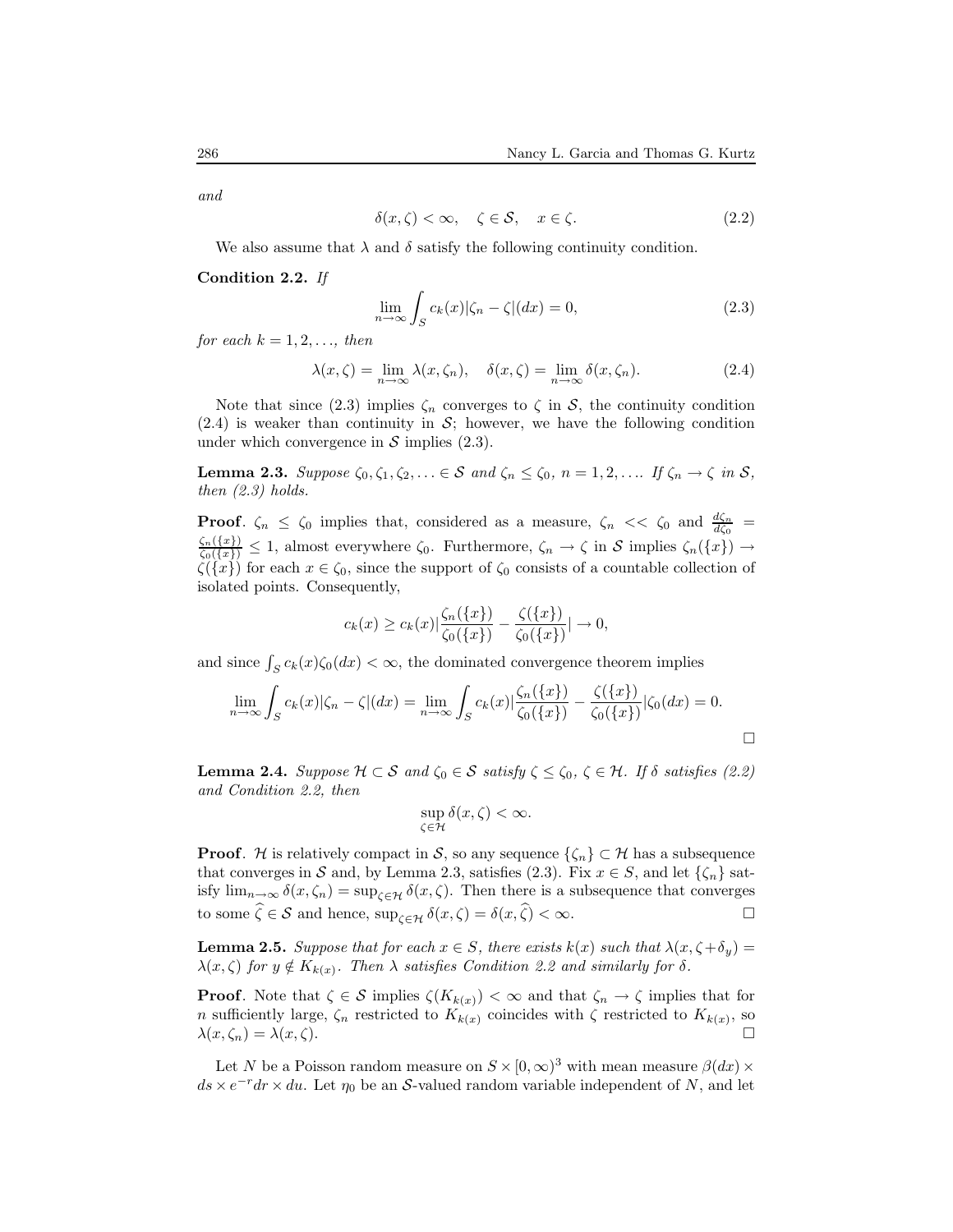$\hat{\eta}_0$  be the point process on  $S \times [0, \infty)$  obtained by associating to each "count" in  $\eta_0$ an independent, unit exponential random variable, that is, for  $\eta_0 = \sum_{i=1}^{\infty} \delta_{x_i}$ , set

$$
\widehat{\eta}_0 = \sum_{i=1}^{\infty} \delta_{(x_i, \tau_i)},\tag{2.5}
$$

where the  $\{\tau_i\}$  are independent unit exponentials, independent of  $\eta_0$  and N. The birth and death process  $\eta$  should satisfy a stochastic equation of the form

$$
\eta_t(B) = \int_{B \times [0,t] \times [0,\infty)^2} \mathbf{1}_{[0,\lambda(x,\eta_{s-})]}(u) \mathbf{1}_{\left(\int_s^t \delta(x,\eta_v) dv, \infty\right)}(r) N(dx, ds, dr, du) \n+ \int_{B \times [0,\infty)} \mathbf{1}_{\left(\int_0^t \delta(x,\eta_s) ds, \infty\right)}(r) \hat{\eta}_0(dx, dr).
$$
\n(2.6)

To be precise, let  $\eta$  be a process with sample paths in  $D_S[0,\infty)$  that is adapted to a filtration  $\{\mathcal{F}_t\}$  with respect to which N is compatible. (Note that (2.1) ensures that the integral with respect to  $N$  on the right exists and determines an  $S$ -valued random variable, and the continuity condition (2.4) and the finiteness of  $\delta(x, \zeta)$ ensure that  $\delta(s, \eta_t)$  is a cadlag function of t, so that the integrals  $\int_s^t \delta(x, \eta_v) dv$ exist.) Then  $\eta$  is a solution of (2.6) if and only if the identity (2.6) holds almost surely for all  $B \in \mathcal{B}(S)$  and  $t \geq 0$  (allowing  $\infty = \infty$ ).

**Lemma 2.6.** Suppose Condition 2.1 holds. If  $\eta$  is a solution of (2.6), then for each  $T > 0$ ,

$$
\int_0^T \int_S c_k(x) \lambda(x, \eta_s) \beta(dx) ds < \infty \quad a.s., \tag{2.7}
$$

 $\eta_T^*$  defined by

$$
\eta_T^*(B) = \int_{B \times [0,T] \times [0,\infty)^2} \mathbf{1}_{[0,\lambda(x,\eta_{s-})]}(u) N(dx, ds, dr, du)
$$

is an element of  $S$ ,

$$
\eta_t \le \eta_T^* + \eta_0, \quad 0 \le t \le T,
$$

and

$$
\lim_{s \to t+} \int_S c_k(x) |\eta_s - \eta_t| (dx) = 0, \quad t \ge 0.
$$

**Proof.** Since for almost every  $\omega \in \Omega$ , the closure of  $\{\eta_s : 0 \le s \le T\}$  is compact, Condition 2.1 implies

$$
\sup_{s\leq T}\int_{S}c_k(x)\lambda(x,\eta_s)\beta(dx)<\infty\quad a.s.,
$$

and hence (2.7). Letting

$$
\tau_c = \inf\{t : \int_0^t \int_S c_k(x) \lambda(x, \eta_s) \beta(dx) ds > c\},\
$$

we have

$$
E[\int_{S} c_{k}(x)\eta_{T\wedge\tau_{c}}^{*}(dx)] = E[\int_{0}^{T\wedge\tau_{c}} \int_{S} c_{k}(x)\lambda(x,\eta_{s})\beta(dx)ds] \leq c,
$$

and since  $\lim_{c\to\infty} \tau_c = \infty$  a.s., it follows that  $\int_S c_k(x) \eta^*_T(dx) < \infty$ , a.s. implying  $\eta_T^* \in \mathcal{S}$  a.s. The last statement then follows by Lemma 2.3.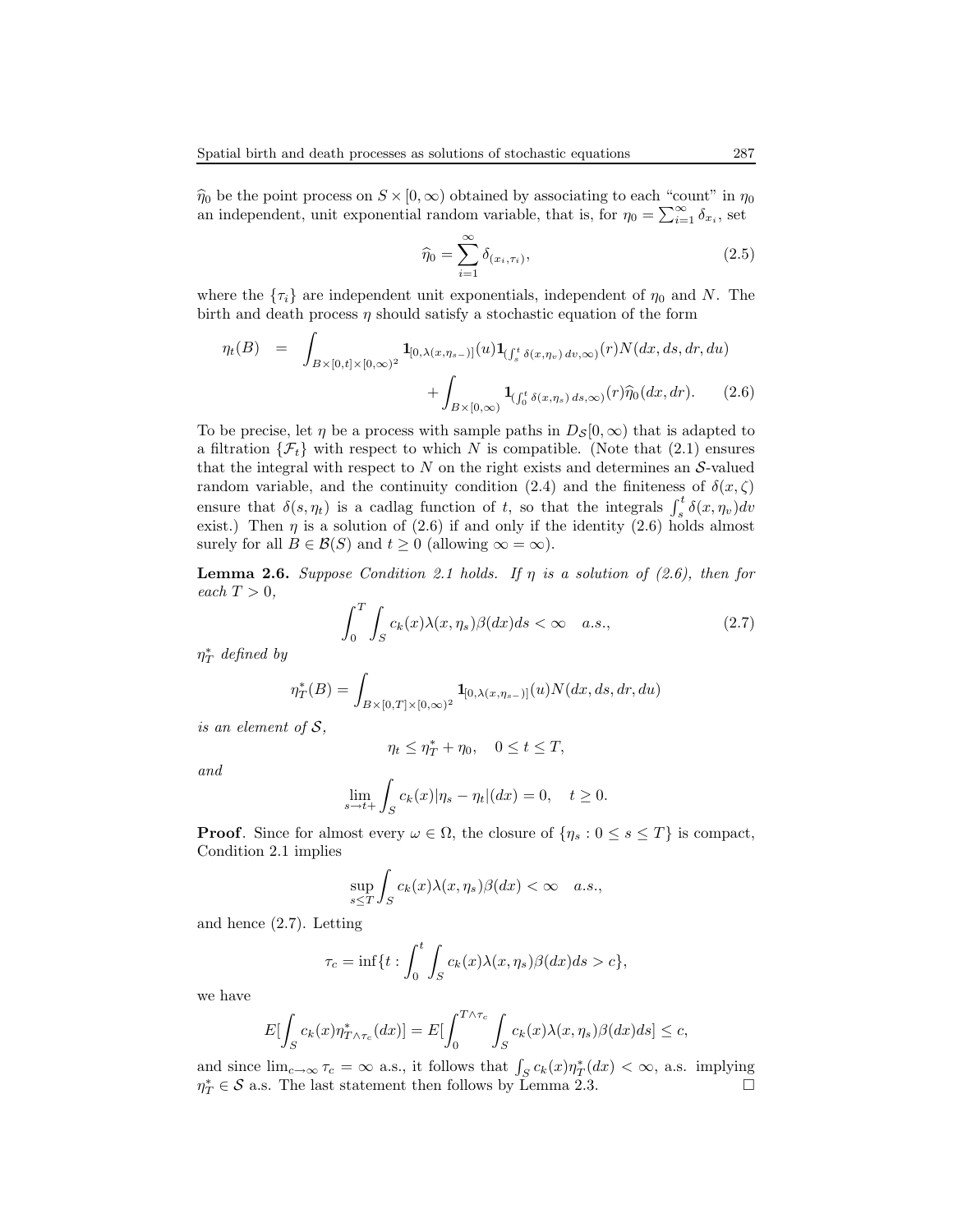If  $\eta$  is a solution of (2.6) and a point at x was born at time  $s \leq t$ , then the "residual clock time"  $r - \int_s^t \delta(x, \eta_v) dv$  is an  $\mathcal{F}_t$ -measurable random variable. In particular, the counting-measure-valued process given by

$$
\widehat{\eta}_t(B \times D) = \int_{B \times [0,t] \times [0,\infty)^2} \mathbf{1}_{[0,\lambda(x,\eta_{s-})]}(u) \mathbf{1}_D\left(r - \int_s^t \delta(x,\eta_v) dv\right) N(dx, ds, dr, du) \n+ \int_{B \times [0,\infty)} \mathbf{1}_D(r - \int_0^t \delta(x,\eta_{s-}) ds) \widehat{\eta}_0(dx, dr)
$$
\n(2.8)

is  $\{\mathcal{F}_t\}$ -adapted.

Let  $\widehat{S}$  denote the collection of counting measures  $\zeta$  on  $S \times [0, \infty)$  such that  $\zeta(\cdot \times [0,\infty)) \in \mathcal{S}$ . We can formulate an alternative equation for the  $\hat{\mathcal{S}}$ -valued process  $\hat{\eta}$  by requiring that

$$
\int_{S\times[0,\infty)} f(x,r)\hat{\eta}_t(dx,dr)
$$
\n
$$
= \int_{S\times[0,\infty)} f(x,r)\hat{\eta}_0(dx,dr)
$$
\n
$$
+ \int_{S\times[0,t]\times[0,\infty)^2} f(x,r)\mathbf{1}_{[0,\lambda(x,\eta_{s-})]}(u)N(dx,ds,dr,du)
$$
\n
$$
- \int_0^t \int_{S\times[0,\infty)} \delta(x,\eta_s) f_r(x,r)\hat{\eta}_s(dx,dr)ds,
$$
\n(2.9)

for all  $f \in \widehat{C}$ , where  $\widehat{C}$  is the collection of  $f \in \overline{C}(S \times [0, \infty))$  such that  $f_r \equiv \frac{\partial}{\partial r} f \in$  $C(S \times [0,\infty)), f(x,0) = 0, \sup_r |f(\cdot,r)|, \sup_r |f_r(\cdot,r)| \in \mathcal{C}$ , and there exists  $r_f > 0$ such that  $f_r(x, r) = 0$  for  $r > r_f$ . Note that if  $f \in \widehat{\mathcal{C}}$  and

$$
f^*(x,r) = \int_0^r |f_r(x,u)| du,
$$
\n(2.10)

then  $f^* \in \widehat{C}$ . In (2.9),  $\widehat{\eta}_0$  can be any  $\widehat{S}$ -valued random variable that is independent of N.

2.1. Martingale problems. Let  $\mathcal{D}(\widehat{A})$  be the collection of functions F of the form  $F(\widehat{\zeta}) = e^{-\int_{S\times[0,\infty)} f(x,r)\widehat{\zeta}(dx,dr)},$  for non-negative  $f \in \widehat{\mathcal{C}}$ . Suppose that  $\widehat{\eta}$  is a solution of (2.9) with sample paths in  $D_{\hat{\mathcal{S}}}[0, \infty)$ . Assuming Condition 2.1,

$$
\int_0^t \int_S c_k(x) \lambda(x, \eta_s) \beta(dx) ds < \infty, \quad k = 1, 2, \dots
$$
 (2.11)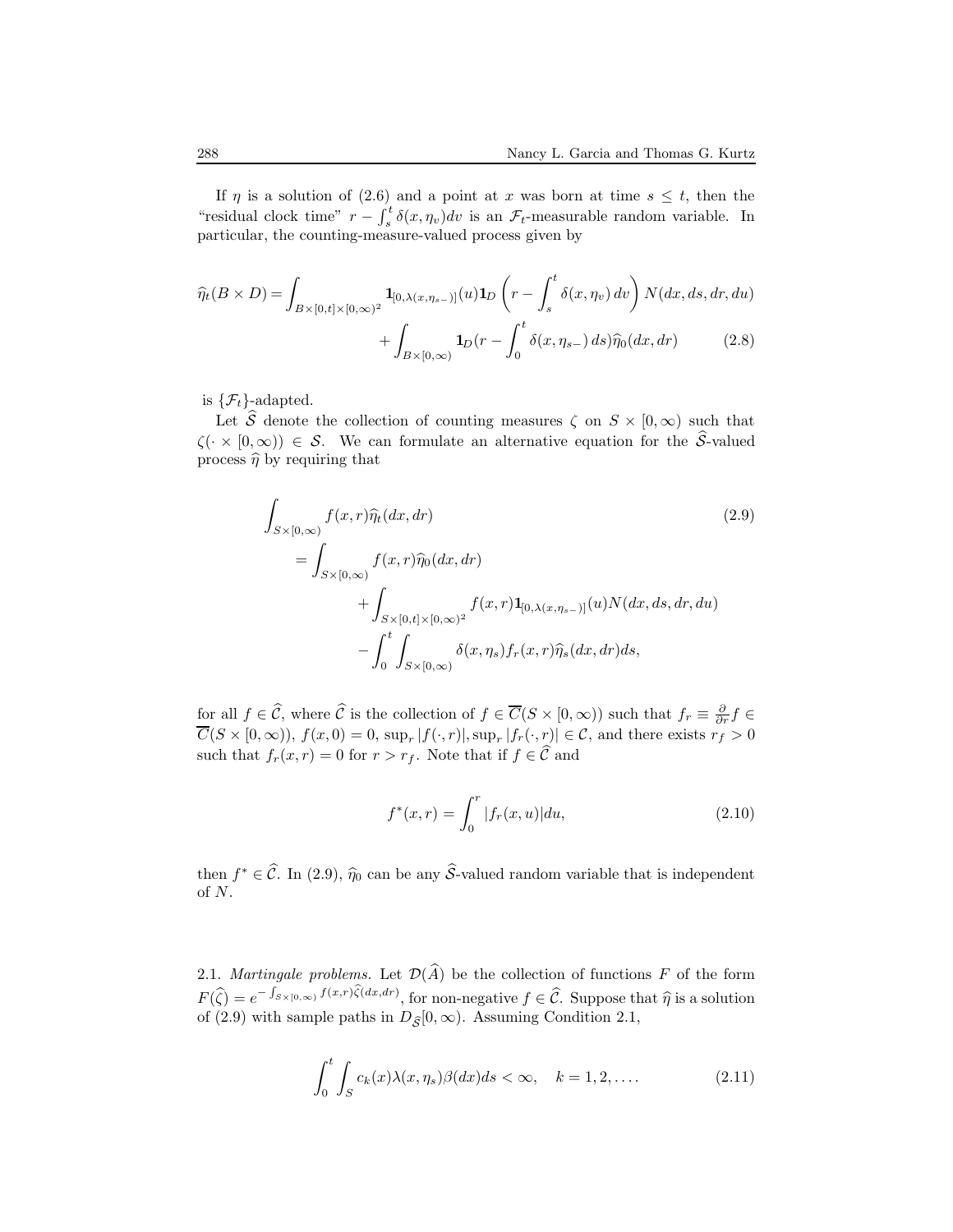By Itô's formula

$$
F(\hat{\eta}_{t}) = F(\hat{\eta}_{0})
$$
  
+  $\int_{S \times [0,t] \times [0,\infty)^{2}} F(\hat{\eta}_{s-}) (e^{-f(x,r)} - 1) \mathbf{1}_{[0,\lambda(x,\eta_{s-})]}(u) N(dx, ds, dr, du)$   
+  $\int_{0}^{t} F(\hat{\eta}_{s}) \int_{S \times [0,\infty)} \delta(x,\eta_{s}) f_{r}(x,r) \hat{\eta}_{s}(dx, dr) ds,$  (2.12)  
=  $F(\hat{\eta}_{0})$   
+  $\int_{S \times [0,t] \times [0,\infty)^{2}} F(\hat{\eta}_{s-}) (e^{-f(x,r)} - 1) \mathbf{1}_{[0,\lambda(x,\eta_{s-})]}(u) \tilde{N}(dx, ds, dr, du)$   
+  $\int_{0}^{t} F(\hat{\eta}_{s}) \Big( \int_{S \times [0,\infty)} \lambda(x,\eta_{s}) (e^{-f(x,r)} - 1) e^{-r} \beta(dx) dr$   
+  $\int_{S \times [0,\infty)} \delta(x,\eta_{s}) f_{r}(x,r) \hat{\eta}_{s}(dx, dr) \Big) ds,$  (2.13)

where  $\tilde{N}(dx, ds, dr, du) = N(dx, ds, dr, du) - \beta(dx) \times ds \times e^{-r}dr \times du$ . It follows from (2.11) that the stochastic integral term on the right is a local martingale, and since  $f^*$  given by (2.10) is in  $\tilde{C}$ , it follows that

$$
\int_0^t \int_{S \times [0,\infty)} \delta(x,\eta_s) |f_r(x,r)| \widehat{\eta}_s(dx,dr) ds < \infty, \quad t > 0. \tag{2.13}
$$

Consequently, defining

$$
\widehat{A}F(\widehat{\zeta}) = F(\widehat{\zeta}) \Big( \int_{S \times [0,\infty)} \lambda(x,\zeta) (e^{-f(x,r)} - 1) e^{-r} \beta(dx) dr \n+ \int_{S \times [0,\infty)} \delta(x,\zeta) f_r(x,r) \widehat{\zeta}(dx,dr) \Big), \tag{2.14}
$$

any solution of (2.9) must be a solution of the local martingale problem for  $\hat{A}$ . We say that  $\hat{\eta}$  is a solution of the *local martingale problem* for  $\hat{A}$  if there exists a filtration  $\{\mathcal{F}_t\}$  such that  $\hat{\eta}$  is  $\{\mathcal{F}_t\}$ -adapted and

$$
M_F(t) = F(\hat{\eta}_t) - F(\hat{\eta}_0) - \int_0^t \hat{A}F(\hat{\eta}_s)ds
$$
\n(2.15)

is a  $\{\mathcal{F}_t\}$ -local martingale for each  $F \in \mathcal{D}(\widehat{A})$ , that is, for each F of the form  $F(\widehat{\zeta}) = e^{-\int f d\widehat{\zeta}}, f \in \widehat{\mathcal{C}}, f \ge 0$ . In particular, let  $\overline{f}(x) = \sup_r f(x,r)$  and

$$
\tau_{f,c} = \inf\{t : \int_0^t \int_S \overline{f}(x)\lambda(x,\eta_s)\beta(dx)ds > c\}.
$$

Then  $M_F(\cdot \wedge \tau_{f,c})$  is a martingale. Note that  $\tau_{f,c}$  is a  $\{\mathcal{F}_t^{\eta}\}\$ -stopping time.

Conversely, if  $\hat{\eta}$  is a solution of the local martingale problem for  $\hat{A}$  with sample paths in  $D_{\hat{\mathcal{S}}}[0,\infty)$ , then under Condition 2.1, (2.11) and (2.13) hold. If  $\gamma \in$  $C_{\mathbb{R}}[0,\infty)$  has compact support and  $f(x,r) = \int_0^r \gamma(u) du c_k(x)$ , then  $f \in \widehat{C}$  and it follows that

$$
\int_0^t \int_S c_k(x) \delta(x, \eta_s) \widehat{\eta_s}(dx, dr) ds < \infty, \quad t > 0.
$$

To formulate the main theorem of this section, we need to introduce the notion of a weak solution of a stochastic equation.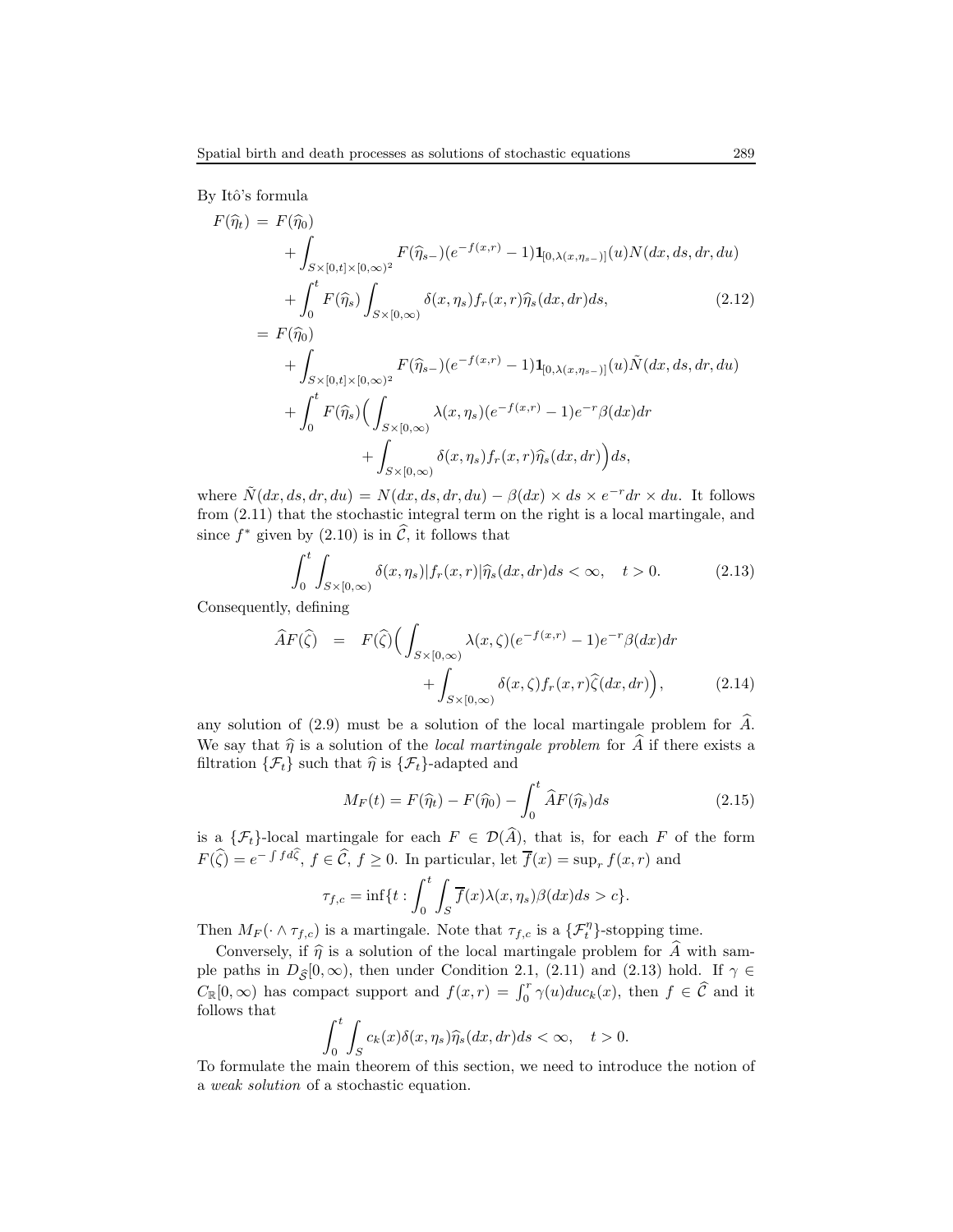**Definition 2.7.** A stochastic process  $\tilde{\eta}$  with sample paths in  $D_{\tilde{S}}[0, \infty)$  is a weak solution of (2.8) if there exists a probability space  $(\Omega, \mathcal{F}, P)$ , a Poisson random measure N on  $S \times [0, \infty)^3$  with mean measure  $\beta(dx) \times ds \times e^{-r} dr \times du$  and a stochastic process  $\hat{\eta}$  defined on  $(\Omega, \mathcal{F}, P)$ , such that  $\tilde{\eta}$  and  $\hat{\eta}$  have the same distribution on  $D_{\hat{\sigma}}[0,\infty)$ ,  $\hat{\eta}$  is adapted to a filtration with respect to which N is compatible, and N and  $\hat{\eta}$  satisfy (2.8).

**Theorem 2.8.** Suppose that  $\lambda$  and  $\delta$  satisfy Conditions 2.1 and 2.2. Then each solution of the stochastic equation  $(2.8)$  (or equivalently,  $(2.9)$ ) is a solution of the local martingale problem for  $\hat{A}$  defined by  $(2.14)$ , and each solution of the local martingale problem for  $\widehat{A}$  is a weak solution of the stochastic equation.

Proof. The first part of the theorem follows from the discussion above.

To prove the second part, we apply a Markov mapping result of Kurtz (1998). Let  $\{D_i\} \subset \mathcal{B}(S \times [0,\infty)^2)$  be countable, closed under intersections, generate  $\mathcal{B}(S \times$  $(0, \infty)^2$ , and satisfy  $\int_{D_i} \beta(dx)e^{-r} dr ds < \infty$ . Then N is completely determined by  $N(D_i, t)$ . Define

$$
Z_i(t) = Z_i(0)(-1)^{N(D_i,t)},
$$

where  $Z_i(0)$  is  $\pm 1$ . Note that

$$
N(D_i, t) = -\frac{1}{2} \int_0^t Z_i(s-) dZ_i(s), \qquad (2.16)
$$

and if the  $Z_i(0)$  are iid with  $P\{Z_i(0) = 1\} = P\{Z_i(0) = -1\} = \frac{1}{2}$  and independent of N, then for each  $t \geq 0$ , the  $Z_i(t)$  are iid and independent of N. For  $z \in \{-1,1\}^{\infty}$ , we will let  $(-1)^{i_D(x,r,u)}z$  denote

$$
(-1)^{1_D(x,r,u)}z = ((-1)^{1_{D_1}(x,r,u)}z_1, (-1)^{1_{D_2}(x,r,u)}z_2, \ldots).
$$

Then  $Z = (Z_1, Z_2, \ldots)$  is a solution of the martingale problems for

$$
CG(z) = \int_{S \times [0,\infty)^2} (G((-1)^{1_D(x,r,u)}z) - G(z))e^{-r} dr du \beta(dx).
$$

We can take the domain for  $C$  to be the collection of functions that depend on only finitely many coordinates of z. With this domain, the martingale problem for  $C$  is well-posed.

If  $\hat{\eta}$  is a solution of (2.9), then  $(\hat{\eta},Z)$  is a solution of the local martingale problem for

$$
\begin{split}\n\widehat{\mathbb{A}}(FG)(\widehat{\zeta},z) \\
&= F(\widehat{\zeta}) \Big( \int_{S \times [0,\infty)^2} \Big( (\mathbf{1}_{[0,\lambda(x,\zeta)]}(u) e^{-f(x,r)} + \mathbf{1}_{(\lambda(x,\zeta),\infty)}(u)) G((-1)^{\mathbf{1}_D(x,r,u)} z) \\
&- G(z) \int_{S \times [0,\infty)} \delta(x,\zeta) f_r(x,r) \widehat{\zeta}(dx,dr) \Big). \n\end{split}
$$
\n(2.17)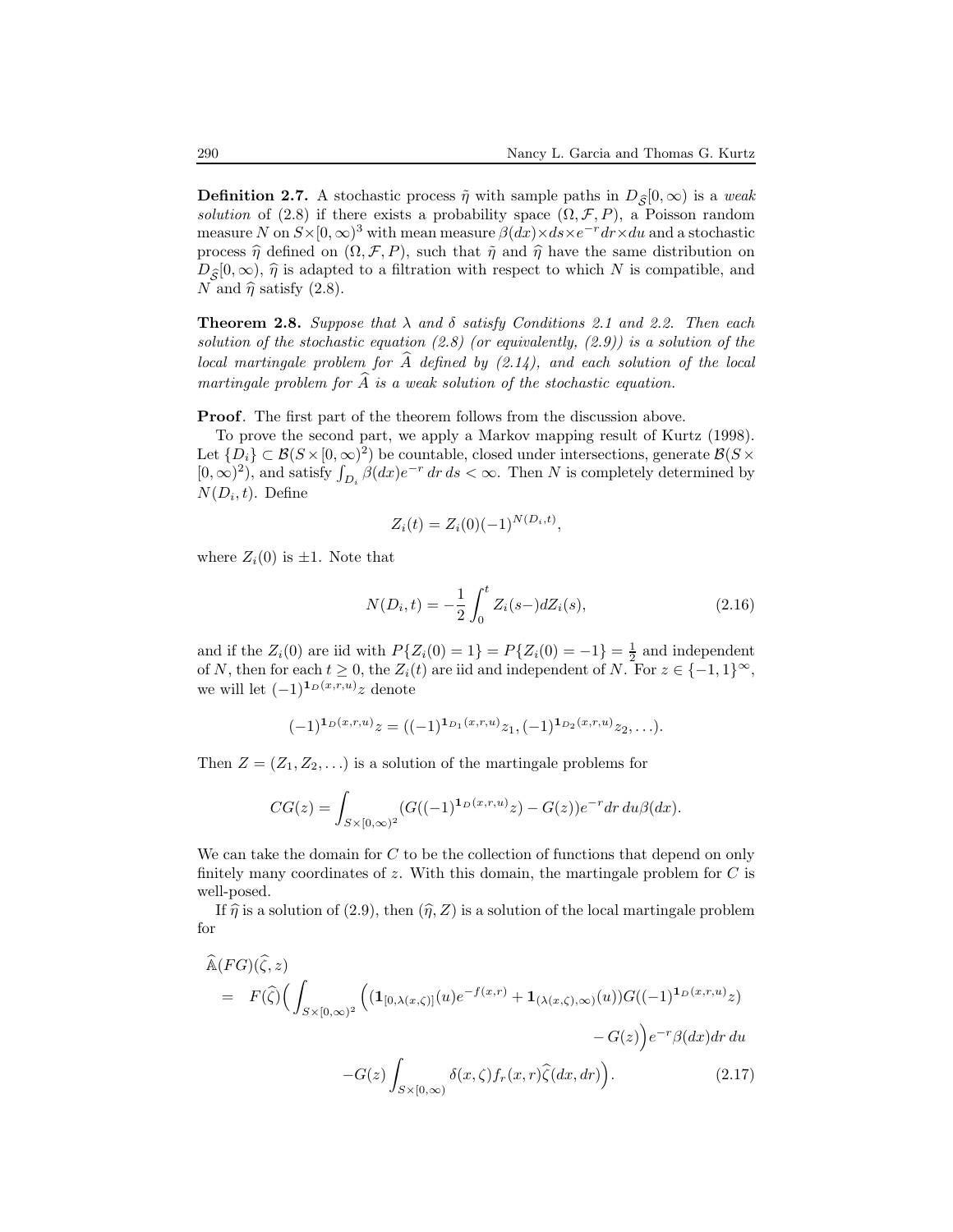Let  $\tilde{\eta}$  be a solution of the local martingale problem for  $\tilde{A}$ . For  $a = (a_1, a_2, \ldots)$ with  $a_k > 0, k = 1, 2, ...,$  define

$$
\tau_a(t) =
$$
  
\n
$$
\inf\{u : \int_0^u 1 \vee \sum_{k=1}^\infty a_k \left[ \int_S c_k(x) \lambda(x, \tilde{\eta}_s) \beta(dx) + \int_{S \times S} c_k(x) \delta(x, \tilde{\eta}_s) \tilde{\eta}_s(dx) \right] ds \ge t \},\
$$
  
\n
$$
H_a(\zeta) = 1 \vee \sum_{k=1}^\infty a_k \left[ \int_S c_k(x) \lambda(x, \zeta) \beta(dx) + \int_{S \times S} c_k(x) \delta(x, \zeta) \zeta(dx) \right],
$$

and  $\tilde{\eta}_t^a = \tilde{\eta}_{\tau_a(t)}$ . Then  $\tilde{\eta}^a$  is a solution of the martingale problem for

$$
\widehat{A}^a \equiv \frac{1}{H_a} \widehat{A}.\tag{2.18}
$$

For  $F \in \mathcal{D}(\widehat{A}), \widehat{A}^a F$  is bounded, and we can select  $a^n = (a_1^n, a_2^n, \ldots)$  so that  $a^n \ge a^{n+1}$  and  $\tau_{a^n}(t) \to t$  a.s.

Let 
$$
\mu(dz) = \prod_{k=1}^{\infty} (\frac{1}{2}\delta_{\{-1\}}(dz_k) + \frac{1}{2}\delta_{\{1\}}(dz_k)),
$$
 and set  $c_G = \int G d\mu$ . Then  

$$
\int \widehat{\mathbb{A}}(FG)(\widehat{\zeta}, z)\mu(dz) = c_G \widehat{A}F(\widehat{\zeta}),
$$

and more generally,

$$
\int \frac{1}{H_a} \widehat{\mathbb{A}}A(FG)(\widehat{\zeta}, z)\mu(dz) = c_G \frac{1}{H_a} \widehat{A}F(\widehat{\zeta}).
$$

Applying Corollary 3.5 of Kurtz (1998) to  $H_a^{-1}$   $\widehat{\mathbb{A}}$  for each a, we conclude that if  $\tilde{\eta}$  is a solution of the local martingale problem for  $\hat{A}$ , then there exists a solution  $(\hat{\eta},Z)$  of the local martingale problem for  $\hat{\mathbb{A}}$  such that  $\hat{\eta}$  and  $\hat{\eta}$  have the same distribution. Finally, applying (2.16), we can construct the corresponding Poisson random measure N and show that  $\hat{\eta}$  and N satisfy (2.9).

The natural (local) martingale problem for  $\eta$  is really the martingale problem for A given by (1.1); however, there will be solutions  $\hat{\eta}$  of the local martingale problem for  $\hat{A}$  (and hence of the stochastic equation) such that the corresponding  $\eta$  is not a solution of the local martingale problem for A. Intuitively, conditioned on  $\mathcal{F}_t^{\eta} =$  $\sigma(\eta_s : s \leq t)$ , the residual clock times should be independent unit exponentials, independent of  $\mathcal{F}_t^{\eta}$ . That need not be the case, since we are free to pick the residual clock times at time zero in any way we please. It also need not be the case if the solution of the martingale problem fails to be unique. The following results clarify the relationship between the martingale problems for  $A$  and  $A$ .

**Proposition 2.9.** Suppose that  $\lambda$  and  $\delta$  satisfy Conditions 2.1 and 2.2. If  $\hat{\eta}$  is a solution of the local martingale problem for  $\overline{A}$  and at each time t, the residual clock times are independent of  $\mathcal{F}_t^{\eta}$  and are independent unit exponentials, then  $\eta$  is a solution of the local martingale problem for A.

**Proof.** By assumption, we can write  $\hat{\eta}_t = \sum_i \delta_{(X_i(t),R_i(t))}$ , where the  $R_i(t)$  are independent unit exponentials, independent of  $\mathcal{F}_t^{\eta}$ , and in particular, independent of  $\eta_t$ . For  $f \in \hat{\mathcal{C}}$  and  $F(\hat{\zeta}) = e^{-\int_{S \times [0,\infty)} f(x,r) \hat{\zeta}(dx,dr)}$ , since (2.15) can be localized by  $\{\mathcal{F}_t^{\eta}\}$ -stopping times, it follows that

$$
E[F(\widehat{\eta}_t)|\mathcal{F}_t^{\eta}] - E[F(\widehat{\eta}_0|\mathcal{F}_0^{\eta}] - \int_0^t E[\widehat{A}F(\eta_s)|\mathcal{F}_s^{\eta}]ds
$$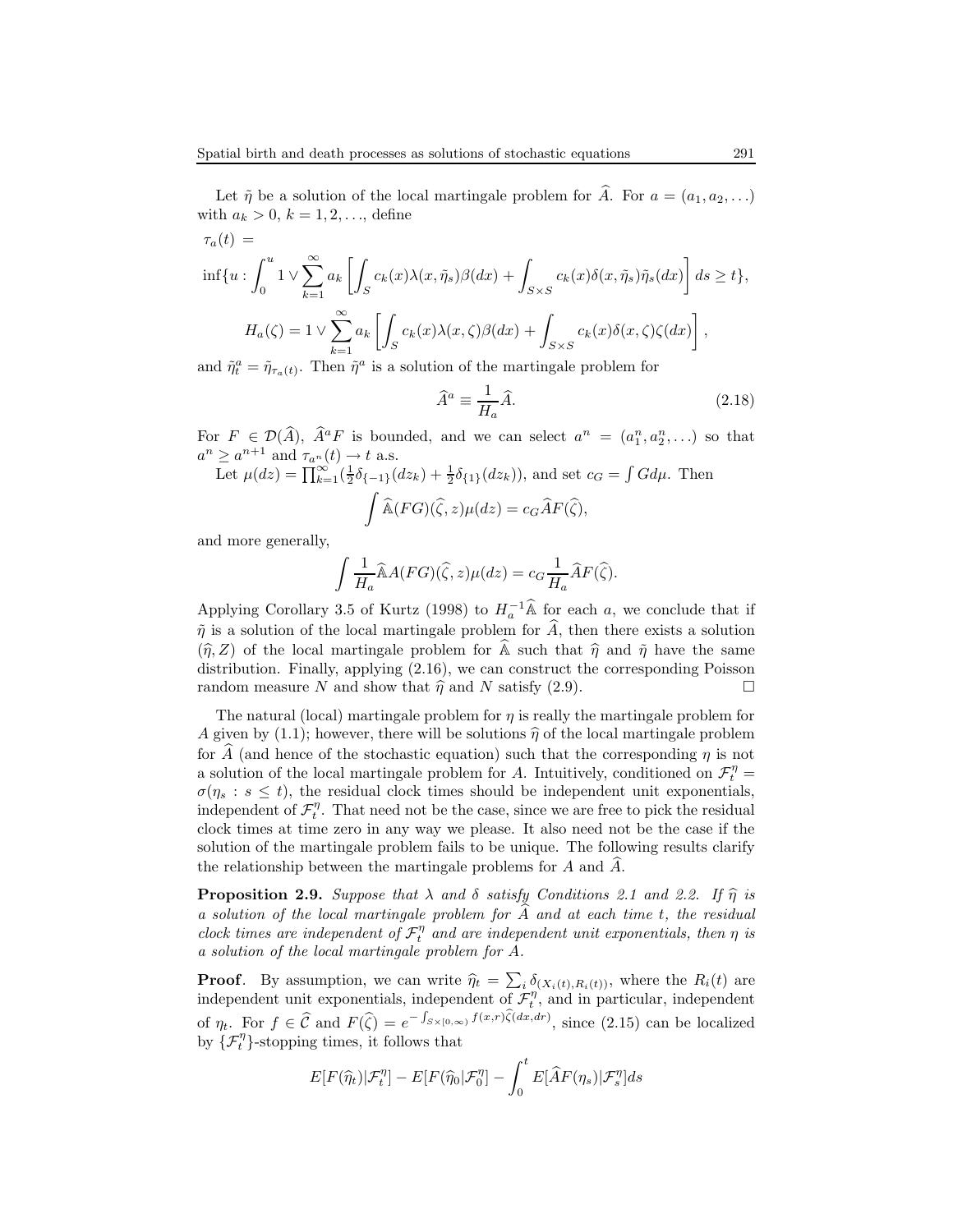is a  $\{\mathcal{F}_t^{\eta}\}$ -local martingale. By the independence of the  $R_i(t)$ ,

$$
E[F(\widehat{\eta}_t)|\mathcal{F}_t^{\eta}] = \prod_i \int_0^{\infty} e^{-f(X_i(t),r)} e^{-r} dr = e^{-\int_S g(x)\eta_t(dx)} \equiv G(\eta_t),
$$

where g is defined so that  $e^{-g(x)} = \int_0^\infty e^{-f(x,r)} e^{-r} dr$ . Integrating by parts gives

$$
\int_0^\infty e^{-f(x,r)} f_r(x,r) e^{-r} dr = 1 - \int_0^\infty e^{-f(x,r)} e^{-r} dr = 1 - e^{-g(x)},
$$

and hence

$$
E[\widehat{A}F(\eta_s)|\mathcal{F}_s^{\eta}] = G(\eta_s) \int_{S \times [0,\infty)} \lambda(x,\eta_s)(e^{-f(x,r)} - 1)e^{-r}\beta(dx)dr
$$
  
+ 
$$
\sum_j \left( \prod_{i \neq j} \int_0^{\infty} e^{-f(X_i(s),r)} e^{-r} dr \right)
$$
  

$$
\int_0^{\infty} e^{-f(X_j(s),r)} \delta(X_j(s),\eta_s) f_r(X_j(s),r) e^{-r} dr
$$
  
= 
$$
G(\eta_s) \int_S \lambda(x,\eta_s)(e^{-g(x)} - 1)\beta(dx)
$$
  
+ 
$$
\sum_j \left( \prod_{i \neq j} e^{-g(X_i(s))} \right) \delta(X_j(s),\eta_s) \left( 1 - e^{-g(X_j(t))} \right)
$$
  
= 
$$
AG(\eta_s),
$$

and the proposition follows.

We have the following converse for the previous proposition.

**Theorem 2.10.** Suppose that  $\lambda$  and  $\delta$  satisfy Conditions 2.1 and 2.2. If  $\eta$  is a solution of the local martingale problem for A, then there exists a solution  $\hat{\eta}$  of the local martingale problem for A such that  $\eta$  and  $\hat{\eta}(\cdot\times[0,\infty))$  have the same distribution on  $D_{\mathcal{S}}[0,\infty)$  and at each time  $t \geq 0$ , the residual clock times are independent, unit exponentials that are independent of  $\mathcal{F}_t^{\eta}$ .

**Proof.** For  $\zeta = \sum_i \delta_{x_i} \in \mathcal{S}$ , let  $\alpha(\zeta, d\widehat{\zeta})$  denote the distribution on  $\widehat{\mathcal{S}}$  of  $\sum_i \delta_{(x_i, \tau_i)}$ , where the  $\tau_i$  are independent, unit exponential random variables. Then, by the calculation in the proof of Proposition 2.9,

$$
G(\zeta) = \int_{\widehat{\mathcal{S}}} F(\widehat{\zeta}) \alpha(\zeta, d\widehat{\zeta}) \qquad AG(\zeta) = \int_{\widehat{\mathcal{S}}} \widehat{A} F(\widehat{\zeta}) \alpha(\zeta, d\widehat{\zeta}),
$$

for  $F \in \mathcal{D}(\widehat{A})$ . More generally,  $A^a G(\zeta) = \int_{\widehat{\mathcal{S}}} \widehat{A}^a F(\widehat{\zeta}) \alpha(\zeta, d\widehat{\zeta})$ , where  $\widehat{A}^a$  is defined as in (2.18). The theorem then follows by Corollary 3.5 of Kurtz (1998).  $\Box$ 

**Corollary 2.11.** Let  $\nu \in \mathcal{P}(\mathcal{S})$ , and define  $\widehat{\nu} \in \mathcal{P}(\widehat{\mathcal{S}})$  by

$$
\int_{\widehat{\mathcal{S}}} h d\widehat{\nu} = \int_{\mathcal{S}} \int_{\widehat{\mathcal{S}}} h(\widehat{\zeta}) \alpha(\zeta, d\widehat{\zeta}) \nu(d\zeta).
$$

If uniqueness holds for the martingale problem for  $(\widehat{A}, \widehat{\nu})$ , or equivalently, weak uniqueness holds for the stochastic equation  $(2.9)$ , then uniqueness holds for the martingale problem for  $(A, \nu)$ .

$$
\Box
$$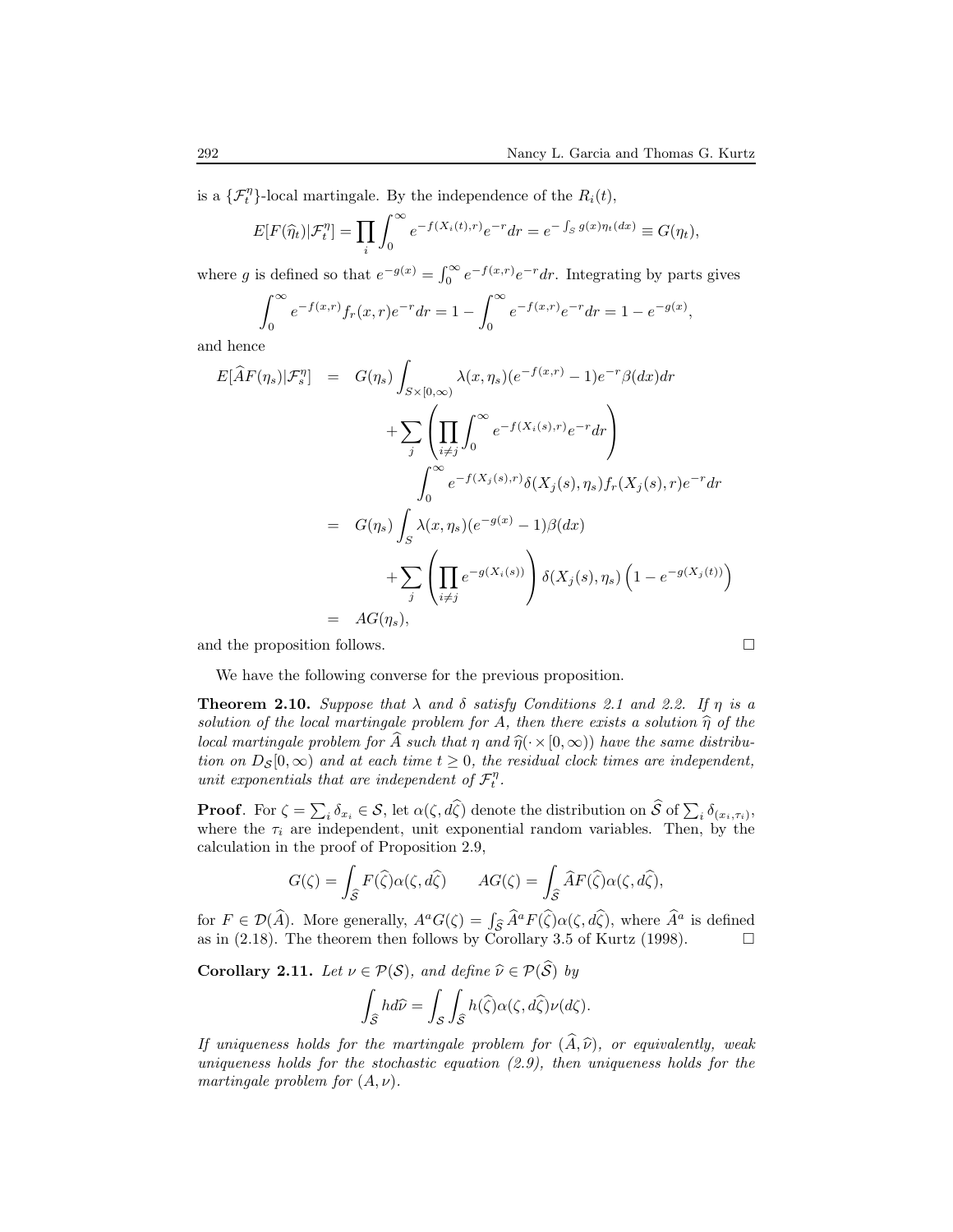**Proof.** If  $\eta$  is a solution of the martingale problem for  $(A, \nu)$ , then Theorem 2.10 gives a corresponding solution of the martingale problem for  $(A, \hat{\nu})$ . Uniqueness for the latter then implies uniqueness of the former. the latter then implies uniqueness of the former.

2.2. Existence. We now turn to the question of existence of solutions of (2.6). We assume that Conditions 2.1 and 2.2 hold. The pair  $(\lambda, \delta)$  will be called *attractive* if  $\zeta_1 \subset \zeta_2$  implies  $\lambda(x,\zeta_1) \leq \lambda(x,\zeta_2)$  and  $\delta(x,\zeta_1) \geq \delta(x,\zeta_2)$ . If  $(\lambda,\delta)$  is attractive and we set  $\eta^0 \equiv 0$ , then  $\eta^n$  defined by

$$
\eta_t^{n+1}(B) = \int_{B \times [0,t] \times [0,\infty)^2} \mathbf{1}_{[0,\lambda(x,\eta_{s-}^n)]}(u) \mathbf{1}_{\left(\int_s^t \delta(x,\eta_v^n) \, dv,\infty\right)}(r) N(dx, ds, dr, du) \n+ \int_{B \times [0,\infty)} \mathbf{1}_{\left(\int_0^t \delta(x,\eta_s^n) \, ds,\infty\right)}(r) \widehat{\eta}_0(dx, dr) \tag{2.19}
$$

is monotone increasing and either  $\eta^n$  converges to a process with values in  $\mathcal{S}$ , or

$$
\int_{0}^{T} \int_{S} c_{k}(x) \lambda(x, \eta_{s}^{n}) \beta(dx) ds \to \infty,
$$
\n(2.20)

for some  $T$  and  $k$ . To see this, let

$$
\tau_c^n = \inf\{t : \int_0^t \int_S c_k(x) \lambda(x, \eta_s^n) \beta(dx) ds > c\}.
$$

Then

$$
E\left[\sup_{t\leq T\wedge\tau_c^n}\left(\int_Sc_k(x)\eta_s^{n+1}(dx)-\int_{A\times[0,\infty)}\mathbf{1}_{(\int_0^t\delta(x,\eta_s^n)\,ds,\infty)}(r)\widehat{\eta}_0(dx,dr)\right)\right]
$$
  
\$\leq E\left[\int\_0^{T\wedge\tau\_c^n}\int\_Sc\_k(x)\lambda(x,\eta\_s^n)\beta(dx)ds\right]\$   
\$\leq c\$,

and  $\tau_c^1 \geq \tau_c^2 \geq \cdots$ . Either

$$
\lim_{c \to \infty} \lim_{n \to \infty} \tau_c^n = \infty \tag{2.21}
$$

or  $(2.20)$  holds for some T.

If (2.21) holds almost surely, the limit  $\eta^{\infty}$  is the minimal solution of (2.6) in the sense that any other solution  $\eta$  will satisfy  $\eta_t^{\infty}(B) \leq \eta_t(B)$  for all  $B \in \mathcal{B}(S)$  and  $t \geq 0$ .

For an arbitrary pair  $(\lambda, \delta)$  satisfying Conditions 2.1 and 2.2, we define an attractive pair by setting

$$
\overline{\lambda}(x,\zeta) = \sup_{\zeta' \subset \zeta} \lambda(x,\zeta') \qquad \underline{\delta}(x,\zeta) = \inf_{\zeta' \subset \zeta} \delta(x,\zeta').
$$

Let  $\eta_0$  be an S-valued random variable independent of N, and let  $\hat{\eta}_0$  be defined as in (2.5). We assume that  $\overline{\lambda}$  satisfies (2.1), which implies

$$
\int c_k(x)\overline{\lambda}(x,\zeta)\beta(dx) < \infty, \quad \zeta \in S, k = 1, 2, \dots,\tag{2.22}
$$

and that there exists a solution  $\overline{\eta}$  for the pair  $(\overline{\lambda}, \underline{\delta})$ .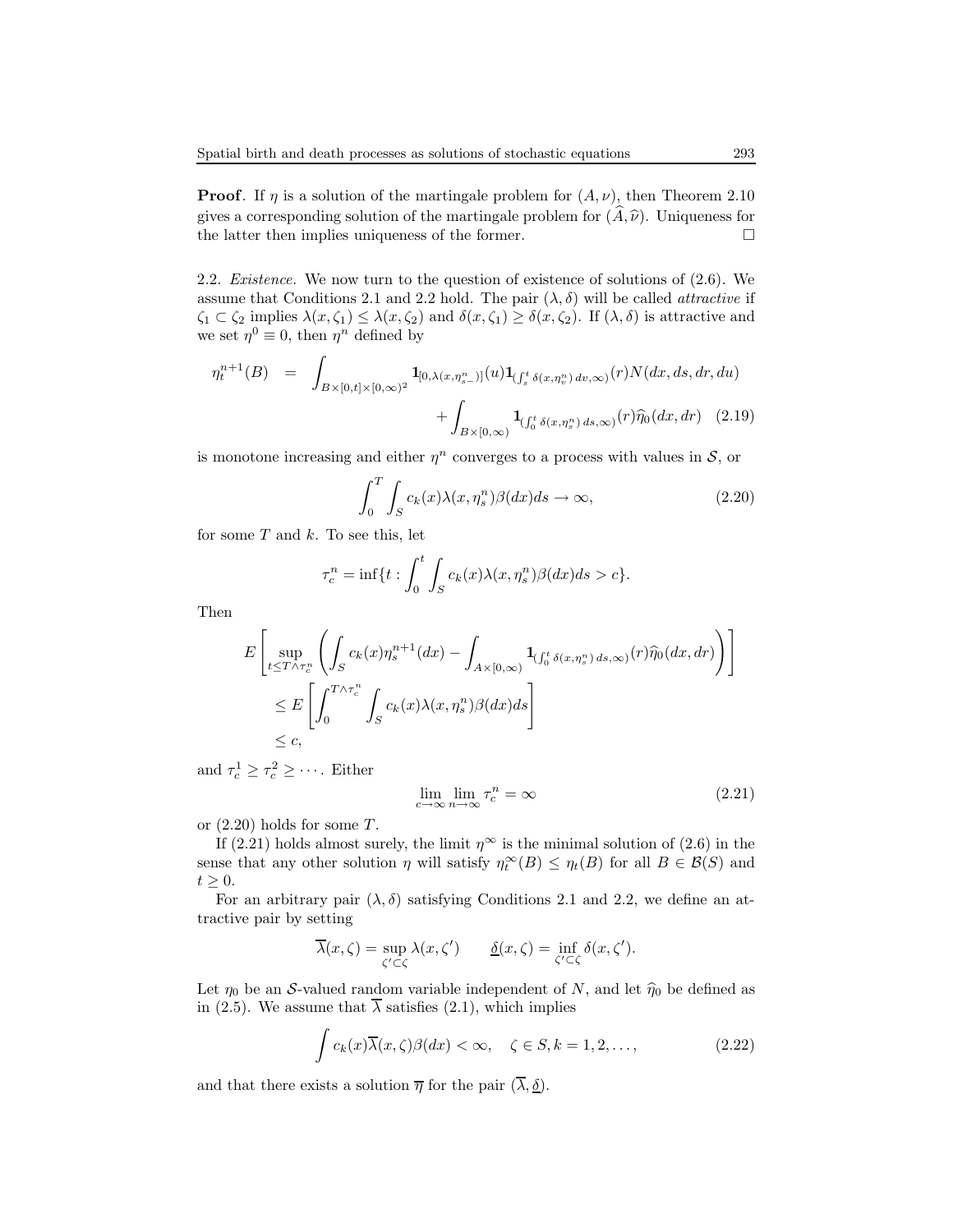We consider a different sequence of approximate equations. Let  ${K_n}$  be the sets in the definition of  $\mathcal{C}$ , and let  $\eta^n$  satisfy

$$
\eta_t^n(B) =
$$
\n
$$
\int_{B \times [0,t] \times [0,\infty)^2} \mathbf{1}_{[0,\lambda(x,\overline{\eta}_s - \cap K_n \cap \eta_{s-}^n)]}(u) \mathbf{1}_{(\int_s^t \delta(x,\overline{\eta}_v \cap K_n \cap \eta_v^n) dv,\infty)}(r) N(dx, ds, dr, du)
$$
\n
$$
+ \int_{B \times [0,\infty)} \mathbf{1}_{(\int_0^t \delta(x,\overline{\eta}_v \cap K_n \cap \eta_v^n) dv,\infty)}(r) \widehat{\eta}_0(dx, dr).
$$
\n(2.23)

Existence and uniqueness for this equation follow from the fact that only finitely many births can occur in a bounded time interval in  $K_n$ . Consequently, the equation can be solved from one such birth to the next. Since  $\lambda(x, \overline{\eta}_{s-} \cap K_n \cap \eta_{s-}^n) \leq \overline{\lambda}(x, \overline{\eta}_{s-})$ and  $\delta(x, \overline{\eta}_s \cap K_n \cap \eta_v^n) \geq \underline{\delta}(x, \overline{\eta}_s)$ , it follows that  $\eta_t^n \subset \overline{\eta}_t$  and hence that

$$
\eta_t^n(B) = \int_{B \times [0,t] \times [0,\infty)^2} \mathbf{1}_{[0,\lambda(x,K_n \cap \eta_s^n)]}(u) \mathbf{1}_{\left(\int_s^t \delta(x,K_n \cap \eta_v^n) dv, \infty\right)}(r) N(dx, ds, dr, du)
$$

$$
+ \int_{B \times [0,\infty)} \mathbf{1}_{\left(\int_0^t \delta(x,K_n \cap \eta_v^n) dv, \infty\right)}(r) \hat{\eta}_0(dx, dr). \tag{2.24}
$$

Also, note that for  $g \in \mathcal{C}$ ,

$$
\int_0^t \int_S g(x) \delta(x, K_n \cap \eta_s^n) \eta_s^n(dx) ds \le \int_0^t g(x) r \mathbf{1}_{[0, \overline{\lambda}(x, \overline{\eta}_{s-})]}(u) N(dx, ds, dr, du) < \infty.
$$
\n(2.25)

Define  $F(\widehat{\zeta}) = e^{-\int_{S \times [0,\infty)} f(x,r)\widehat{\zeta}(dx,dr)},$   $f \in \widehat{\mathcal{C}}$  nonnegative. Setting

$$
\widehat{A}_n F(\widehat{\zeta}) = F(\widehat{\zeta}) \Big( \int_{S \times [0,\infty)} \lambda(x, K_n \cap \zeta) (e^{-f(x,r)} - 1) e^{-r} \beta(dx) dr \n+ \int_{S \times [0,\infty)} \delta(x, K_n \cap \zeta) f_r(x,r) \widehat{\zeta}(dx, dr) \Big), \tag{2.26}
$$

as in (2.12),

$$
F(\widehat{\eta}_t^n) - F(\widehat{\eta}_0) - \int_0^t \widehat{A}_n F(\widehat{\eta}_s^n) ds
$$

is a local martingale.

Uniqueness for  $(2.24)$  implies that the residual clock times at time t are conditionally independent, unit exponentials given  $\mathcal{F}_t^{\eta}$ . Consequently, as in Proposition 2.9, for  $G(\zeta) = e^{-\int_S g(x)\zeta(dx)}$ ,  $g \in \mathcal{C}$  nonnegative, and polli

$$
A_n G(\zeta) = \int (G(\zeta + \delta_x) - G(\zeta)) \lambda(x, K_n \cap \zeta) \beta(dx)
$$
  
+ 
$$
\int (G(\zeta - \delta_x) - G(\zeta)) \delta(x, K_n \cap \zeta) \zeta(dx),
$$
  

$$
G(\eta_t^n) - G(\eta_0^t) - \int_0^t A_n G(\eta_s^n) ds
$$
 (2.27)

is a local martingale. Exploiting the fact that  $\eta_t^n \subset \overline{\eta}_t$ , the relative compactness of  $\{\eta^n\}$ , in the sense of convergence in distribution in  $D_{\mathcal{C}}[0,\infty)$  follows.

**Proposition 2.12.** Suppose that Conditions 2.1 and 2.2 hold. If  $(x, \zeta) \to \lambda(x, \zeta)$ and  $(x,\zeta) \to \delta(x,\zeta)$  are continuous on  $S \times \mathcal{C}$ , then  $\zeta \to AG(\zeta)$  is continuous, and any limit point of  $\{\eta^n\}$  is a solution of the local martingale problem for A, and hence a weak solution of  $(2.8)$ .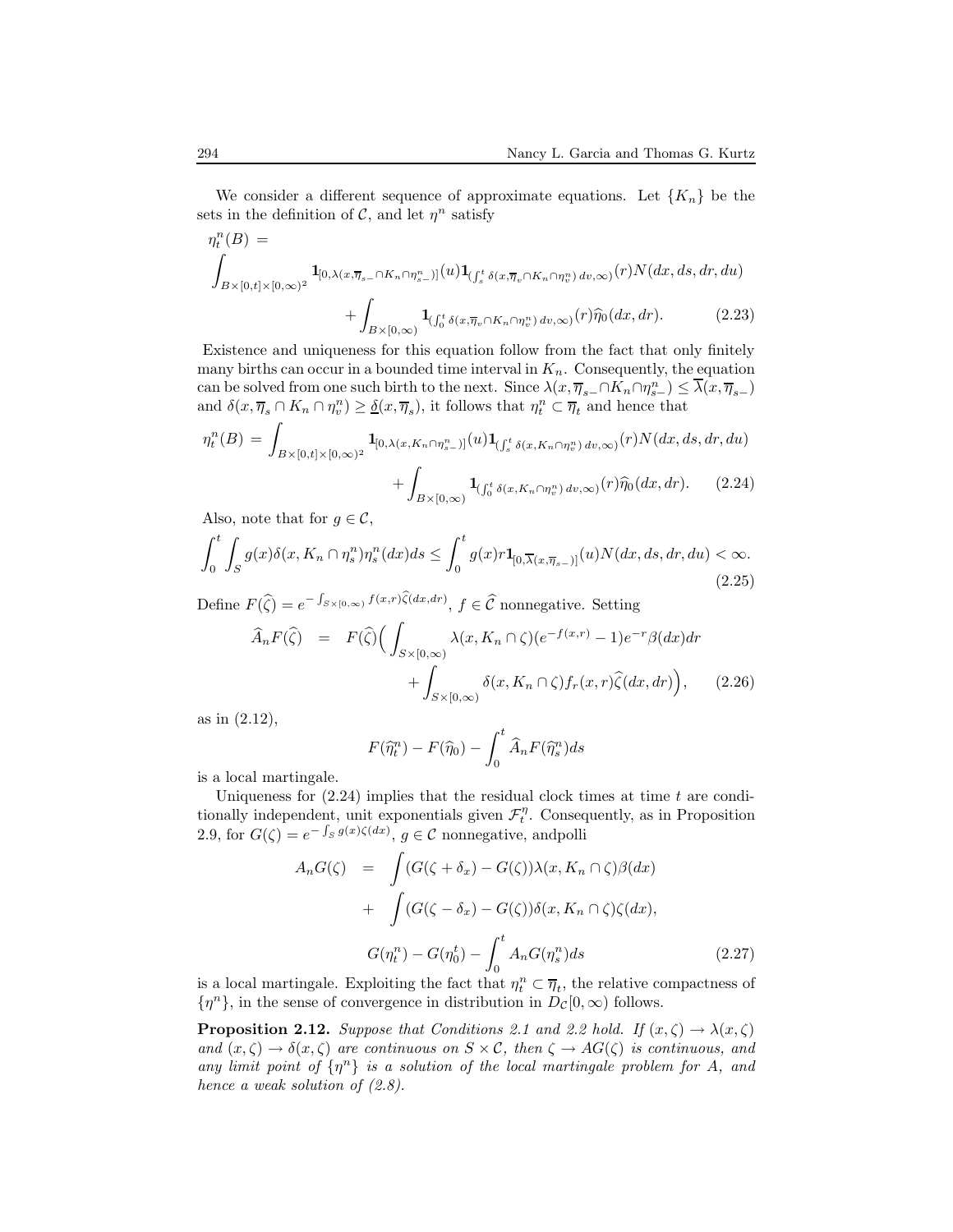**Proof.** By  $(2.22)$ , we can select  $a_k$  so that

$$
\Gamma(t) \equiv \int_0^t 1 \vee \sum_k a_k \int_S c_k(x) \overline{\lambda}(x, \overline{\eta}_s) \beta(dx) ds < \infty, \quad \forall t > 0 \quad a.s.
$$

and by (2.25), it follows that

$$
\tau_m = \inf\{t : \Gamma(t) \ge m\}
$$

is a localizing sequence for  $(2.27)$  for all g and n. The estimates also give the necessary uniform integrability to ensure that limit points of (2.27) are local martingales.  $\Box$ 

2.3. Existence and Uniqueness. If  $\sup_{\zeta \in S} \int_S \lambda(x,\zeta) \beta(dx) < \infty$ , then a solution of (2.6) has only finitely many births per unit time and it is easy to see that (2.6) has a unique solution. Condition 2.1, however, only ensures that there are finitely many births per unit time in each  $K_k$ , and uniqueness requires additional conditions. The conditions we use are essentially the same as those used for existence and uniqueness of the solution of the time change system in Garcia (1995). From now on, we are going to assume that  $\delta(x, \eta) = 1$ , for all  $x \in S$  and  $\eta \in S$ .

Let N be a Poisson random measure on  $S \times [0, \infty)^3$  with mean measure  $\beta(dx) \times$  $ds \times e^{-r}dr \times du$ . Let  $\eta_0$  be an S-valued random variable independent of N, and let  $\hat{\eta}_0$  be defined as in (2.5). Suppose  $\{\mathcal{F}_t\}$  is a filtration such that  $\hat{\eta}_0$  is  $\mathcal{F}_0$ -measurable and N is  $\{\mathcal{F}_t\}$ -compatible. We consider the equation

$$
\eta_t(B) = \int_{B \times [0,t] \times [0,\infty)^2} \mathbf{1}_{[0,\lambda(x,\eta_{s-})]}(u) \mathbf{1}_{(t-s,\infty)}(r) N(dx, ds, dr, du) \n+ \int_{B \times [0,\infty)} \mathbf{1}_{(t,\infty)}(r) \hat{\eta}_0(dx, dr).
$$
\n(2.28)

Theorem 2.13. Assume Conditions 2.1 and 2.2. Suppose that

$$
a(x, y) \ge \sup_{\eta} |\lambda(x, \eta + \delta_y) - \lambda(x, \eta)|
$$

and that there exists a positive function c such that

$$
M = \sup_{x} \int_{S} \frac{c(x)a(x,y)}{c(y)} \beta(dy) < \infty.
$$

Then, there exists a unique solution of  $(2.28)$ .

**Example 2.14.** Let  $d(x, \eta) = \inf\{d_S(x, y) : y \in \eta\}$ , where  $d_S$  is a distance in S such that  $(S, d_S)$  is complete separable metric space. Suppose  $\lambda(x, \eta) = h(d(x, \eta))$ . Then  $a(x, y) = \sup_{r > d_S(x, y)} |h(r) - h(d_S(x, y))|$ . If h is increasing, then  $a(x, y) =$  $h(\infty) - h(d_S(x, y))$  and

$$
|\lambda(x,\eta^1)-\lambda(x,\eta^2)|\leq \int (h(\infty)-h(d_S(x,y)))|\eta^1-\eta^2|(dy).
$$

If h is decreasing, then  $a(x, y) = h(d_S(x, y)) - h(\infty)$  and

$$
|\lambda(x,\eta^1)-\lambda(x,\eta^2)|\leq \int (h(ds(x,y))-h(\infty))|\eta^1-\eta^2|(dy).
$$

Theorem 2.13 is a consequence of the following lemmas that hold under the conditions of the theorem.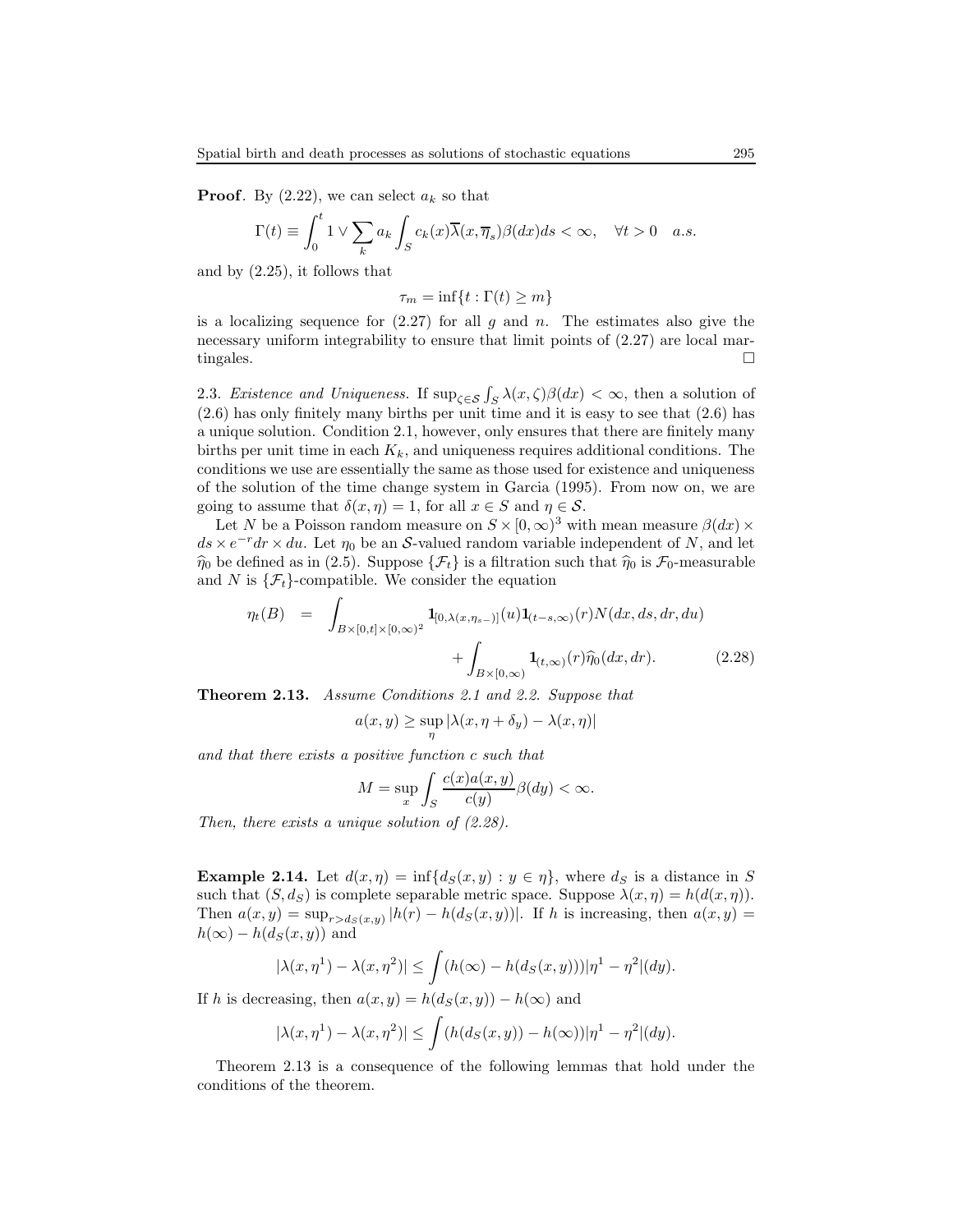**Lemma 2.15.** For any  $\eta^1, \eta^2 \in \mathcal{S}$  we have

$$
|\lambda(x, \eta^1) - \lambda(x, \eta^2)| \le \int_S a(x, y) |\eta^1 - \eta^2| (dy).
$$
 (2.29)

**Proof.** Since  $\eta^1$  and  $\eta^2$  contain countably many points, there exist  $\{y_1, y_2, \ldots\}$ and  $\{z_1, z_2, \ldots\}$  such that

$$
\eta^{2} = \eta^{1} + \sum_{i=1}^{I} \delta_{y_{i}} - \sum_{j=1}^{J} \delta_{z_{j}}
$$

(where  $I$  and  $J$  may be infinity) and hence

$$
|\eta^{1} - \eta^{2}|(B) = \sum_{i=1}^{I} \delta_{y_{i}}(B) + \sum_{j=1}^{J} \delta_{z_{j}}(B).
$$

By the definition of a and Condition 2.2

$$
|\lambda(x,\eta^1) - \lambda(x,\eta^2)| = \lim_{n \to \infty} |\lambda(x,\eta^1) - \lambda(x,\eta^1 + \sum_{i=1}^{I \wedge n} \delta_{y_i} - \sum_{j=1}^{J \wedge n} \delta_{z_j})| (2.30)
$$
  

$$
\leq \lim_{n \to \infty} \left( \sum_{i=1}^{I \wedge n} a(x,y_i) + \sum_{j=1}^{J \wedge n} a(x,z_j) \right)
$$
  

$$
\leq \int_S a(x,y) |\eta^1 - \eta^2| (dy).
$$

Define

$$
\eta_0(B, t) = \int_{B \times [0, \infty)} \mathbf{1}_{(t, \infty)}(r) \widehat{\eta}_0(dx, dr).
$$

Let  $\eta$  be  $\{\mathcal{F}_t\}$ -adapted with sample paths in  $D_{\mathcal{S}}[0,\infty)$ . Then by Condition 2.1

$$
\Phi \eta_t(B) = \eta_0(B, t) + \int_{B \times [0, t] \times [0, \infty)^2} \mathbf{1}_{[0, \lambda(x, \eta_s)]}(u) \mathbf{1}_{(t-s, \infty)}(r) N(dx, ds, dr, du)
$$
 (2.31)

defines a process adapted to  $\{\mathcal{F}_t\}$  with sample paths in  $D_{\mathcal{S}}[0,\infty)$ .

**Lemma 2.16.** Let  $\eta^1$  and  $\eta^2$  be adapted to  $\{\mathcal{F}_t\}$  and have sample paths in  $D_{\mathcal{S}}[0,\infty)$ . Then

$$
\sup_{x} c(x) E[\int_{S} a(x, y) | \Phi \eta^{1}(t) - \Phi \eta^{2}(t) | (dy)] \tag{2.32}
$$
\n
$$
\leq M \int_{0}^{t} \sup_{x} c(x) E[\int_{S} a(x, y) | \eta_{s}^{1} - \eta_{s}^{2}| (dy)] e^{-(t-s)} ds.
$$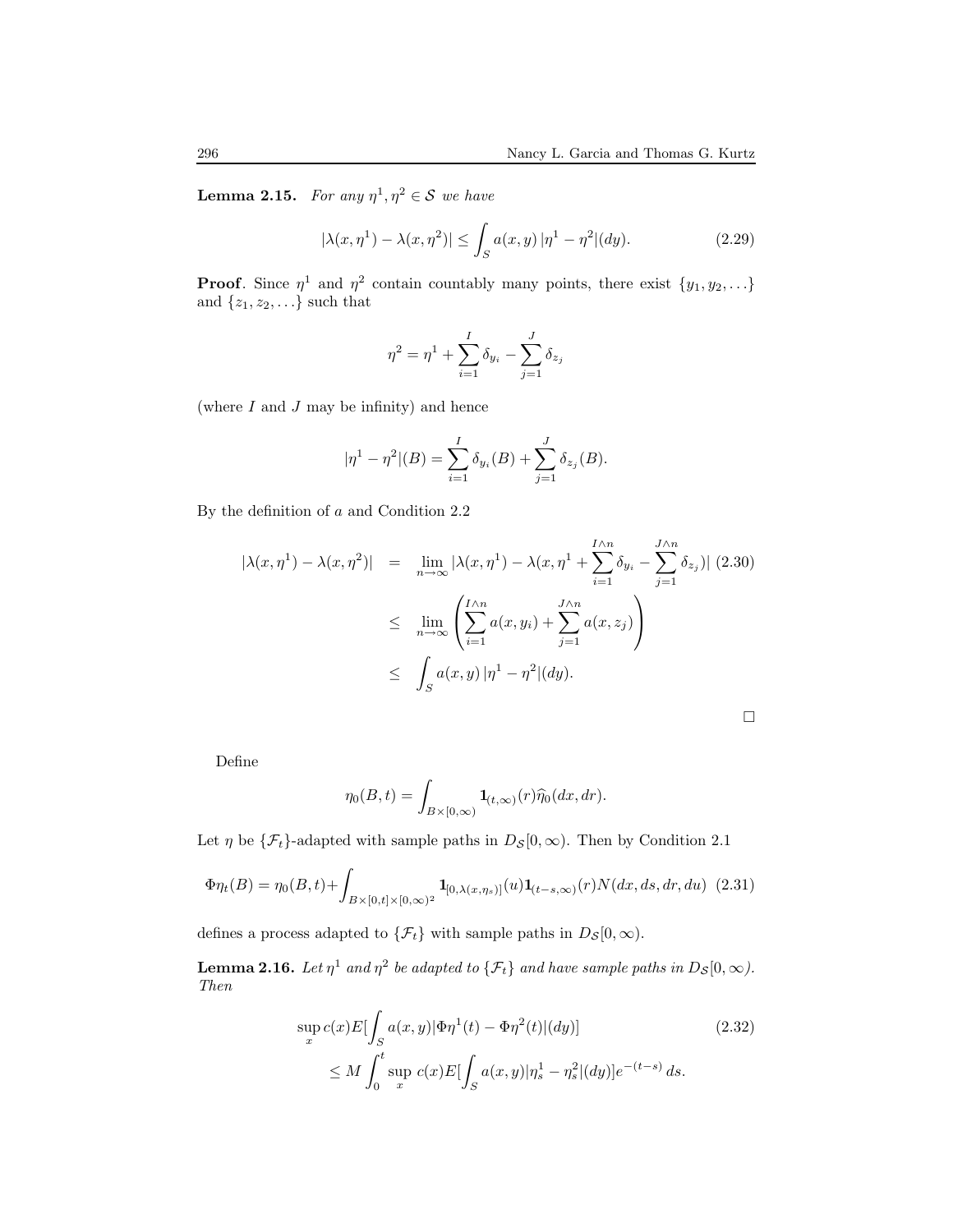**Proof.** Let  $\xi^i = \Phi \eta^i$ . Then

$$
\sup_{z} c(z) E[\int_{S} a(z,x)|\xi_{t}^{1} - \xi_{t}^{2}|(dx)]
$$
\n
$$
\leq \sup_{z} c(z) E[\int_{S\times[0,t]\times[0,\infty)^{2}} a(z,x)|1_{[0,\lambda(x,\eta_{s}^{1})]}(u) - 1_{[0,\lambda(x,\eta_{s}^{2})]}(u)|
$$
\n
$$
1_{(t-s,\infty)}(r) N(dx, ds, dr, du)]
$$
\n
$$
\leq \sup_{z} c(z) E[\int_{S\times[0,t]} a(z,x)|\lambda(x,\eta_{s}^{1}) - \lambda(x,\eta_{s}^{2})|e^{-(t-s)}\beta(dx)ds]
$$
\n
$$
\leq \sup_{z} c(z) \int_{S\times[0,t]} a(z,x) E[\int_{S} a(x,y)|\eta_{s}^{1} - \eta_{s}^{2}|(dy)|e^{-(t-s)}\beta(dx)ds
$$
\n
$$
\leq \sup_{z} c(z) \int_{S} \frac{a(z,x)}{c(x)}\beta(dx) \int_{0}^{t} \sup_{x} c(x) E[\int_{S} a(x,y)|\eta_{s}^{1} - \eta_{s}^{2}|(dy)|e^{-(t-s)} ds]
$$
\n
$$
\leq M \int_{0}^{t} \sup_{x} c(x) E[\int_{S} a(x,y)|\eta_{s}^{1} - \eta_{s}^{2}|(dy)|e^{-(t-s)} ds. \qquad (2.33)
$$

Proof. (Theorem 2.13) Uniqueness follows by (2.32) and Gronwall's inequality. To prove existence, we proceed by iteration. Let  $\eta_t^0 = \eta_0(\cdot, t)$ , and for  $n \ge 1$ , define  $\eta^{n+1} = \Phi \eta^n$ . Then

$$
\sup_{x} c(x) E[\int_{S} a(x, y) | \eta_{t}^{n+1} - \eta_{t}^{n} | (dy)]
$$
\n
$$
\leq M \int_{0}^{t} \sup_{x} c(x) E[\int_{S} a(x, y) | \eta_{s}^{n} - \eta_{s}^{n-1} | (dy)] e^{-(t-s)} ds
$$
\n
$$
\leq M^{2} \int_{0}^{t} \int_{0}^{s_{1}} \sup_{x} c(x) E[\int_{S} a(x, y) | \eta_{s_{2}}^{n-1} - \eta_{s_{2}}^{n-2} | (dy)] e^{-(s_{1}-s_{2})} ds_{2} e^{-(t-s_{1})} ds_{1}
$$
\n
$$
\leq M^{n} \int_{0}^{t} \int_{0}^{s_{1}} \cdots \int_{0}^{s_{n-1}} \sup_{x} c(x) E[\int_{S} a(x, y) | \eta_{s_{n-1}}^{1} - \eta_{s_{n-1}}^{0} | (dy)]
$$
\n
$$
e^{-(s_{n-1}-s_{n})} ds_{n} \dots e^{-(t-s_{1})} ds_{1}.
$$

Therefore, there exists  $C > 0$  such that

$$
\sup_{x} c(x) E[\int_{S} a(x, y) | \eta_{t}^{n+1} - \eta_{t}^{n} |(dy)] \leq \frac{C^{n} t^{n}}{n!} \sup_{s \leq t} \sup_{x} c(x) E[\int_{S} a(x, y) | \eta_{s}^{1} - \eta_{s}^{0} |(dy)],
$$

and the convergence of  $\eta^n$  to a solution of (2.28) follows.

### 3. Ergodicity for spatial birth and death processes

3.1. Temporal ergodicity. The statement that a Markov process is ergodic can carry several meanings. At a minimum, it means that there exists an unique stationary distribution for the process. Under this condition, the corresponding stationary process is ergodic in the sense of triviality of its tail  $\sigma$ -algebra. A second, stronger meaning of ergodicity for Markov processes is that for all initial distributions, the distribution of the process at time  $t$  converges to the (unique) stationary distribution as  $t\to\infty.$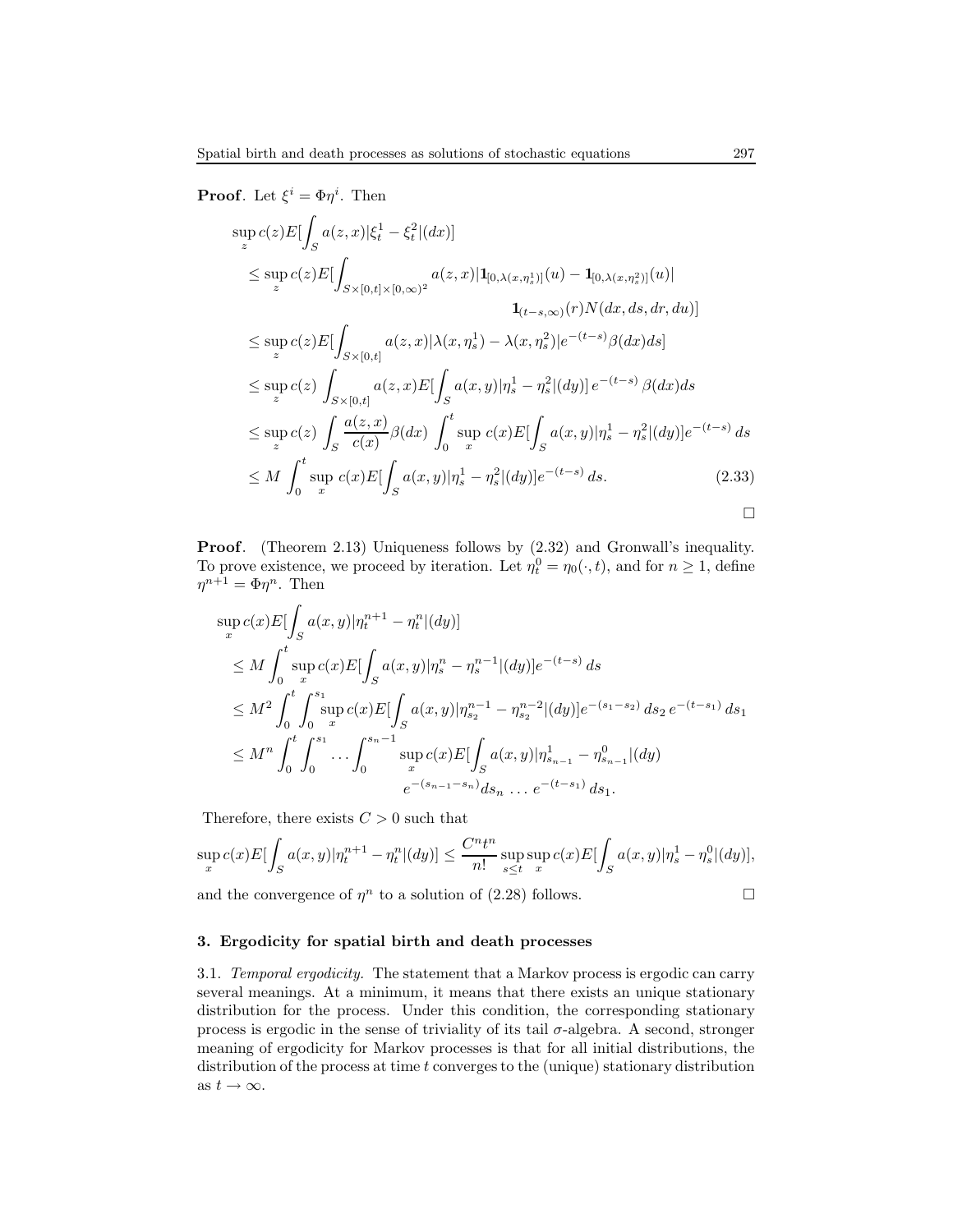One approach to the first kind of ergodicity involves using the stochastic equation to construct a "coupling form the past." Following an idea of Kendall and Møller  $(2000)$ , for  $\eta^1 \subset \eta^2$ , define

$$
\overline{\lambda}(x,\eta^1,\eta^2) = \sup_{\eta^1 \subset \eta \subset \eta^2} \lambda(x,\eta) \qquad \underline{\lambda}(x,\eta^1,\eta^2) = \inf_{\eta^1 \subset \eta \subset \eta^2} \lambda(x,\eta).
$$

Note that for  $\eta^1 \subset \eta^2$ 

$$
|\overline{\lambda}(x, \eta^1, \eta^2) - \underline{\lambda}(x, \eta^1, \eta^2)| \le \int_S a(x, y) |\eta^1 - \eta^2| (dy).
$$

We assume that N is defined on  $S \times (-\infty, \infty) \times [0, \infty)^2$ , that is, for all positive and negative time, and consider a system starting from time  $-T$ , that is, for  $t \geq -T$ 

$$
\eta_t^{1,T}(B) = \int_{B \times [-T,t] \times [0,\infty)^2} \mathbf{1}_{[0,\underline{\lambda}(x,\eta_{s-}^{1,T},\eta_{s-}^{2,T}))}(u) \mathbf{1}_{(t-s,\infty)}(r) N(dx, ds, dr, du) \n+ \int_{B \times [0,\infty)} \mathbf{1}_{(t+T,\infty)}(r) \hat{\eta}_{-T}^{1,T}(dx, dr) \n\eta_t^{2,T}(B) = \int_{B \times [0,t] \times [0,\infty)^2} \mathbf{1}_{[0,\overline{\lambda}(x,\eta_{s-}^{1,T},\eta_{s-}^{2,T})]}(u) \mathbf{1}_{(t-s,\infty)}(r) N(dx, ds, dr, du) \n+ \int_{B \times [0,\infty)} \mathbf{1}_{(t+T,\infty)}(r) \hat{\eta}_{-T}^{2,T}(dx, dr),
$$
\n(3.1)

where we require  $\eta_{-T}^{1,T} \subset \eta_{-T}^{2,T}$ . Suppose  $\lambda(x, \eta) \leq \Lambda(x)$  for all  $\eta$  and

$$
\int_{S} c_k(x) \Lambda(x) \beta(dx) < \infty, \qquad k = 1, 2, \dots,\tag{3.2}
$$

which implies Condition 2.1, and suppose Condition 2.2 holds. Then we can obtain a solution of (3.1) by iterating

$$
\eta_t^{1,T,n+1}(B) = \int_{B \times [-T,t] \times [0,\infty)^2} \mathbf{1}_{[0,\underline{\lambda}(x,\eta_{s-}^{1,T,n},\eta_{s-}^{2,T,n}))}(u) \mathbf{1}_{(t-s,\infty)}(r) N(dx, ds, dr, du)
$$

$$
+ \int_{B \times [0,\infty)} \mathbf{1}_{(t+T,\infty)}(r) \widehat{\eta}_{-T}^{1,T}(dx, dr)
$$

$$
\eta_t^{2,T,n+1}(B) = \int_{B \times [-T,t] \times [0,\infty)^2} \mathbf{1}_{[0,\overline{\lambda}(x,\eta_{s-}^{1,T,n},\eta_{s-}^{2,T,n})]}(u) \mathbf{1}_{(t-s,\infty)}(r) N(dx, ds, dr, du)
$$

$$
+ \int_{B \times [0,\infty)} \mathbf{1}_{(t+T,\infty)}(r) \widehat{\eta}_{-T}^{2,T}(dx, dr), \qquad (3.3)
$$

where we take  $\eta_t^{1,T,1} \equiv \emptyset$  and

$$
\eta_t^{2,T,1}(B) = \int_{B \times [-T,t] \times [0,\infty)^2} \mathbf{1}_{[0,\Lambda(x)]}(u) \mathbf{1}_{(t-s,\infty)}(r) N(dx, ds, dr, du) \n+ \int_{B \times [0,\infty)} \mathbf{1}_{(t+T,\infty)}(r) \hat{\eta}_{-T}^{2,T}(dx, dr).
$$

Note that  $\eta^{1,T,n} \subset \eta^{2,T,n}, \{\eta^{1,T,n}\}\$ is monotone increasing, and  $\{\eta^{2,T,n}\}\$ is monotone decreasing, and the limit, which must exist, will be a solution of (3.1).

For  $C \subset \mathbb{R}$ , define  $(C + t) = \{(s + t) : s \in C\}$ , and define the time-shift of N by  $R_tN(B \times C \times D \times E) = N(B \times (C + t) \times D \times E)$ . Taking  $T = \infty$  in (3.3), the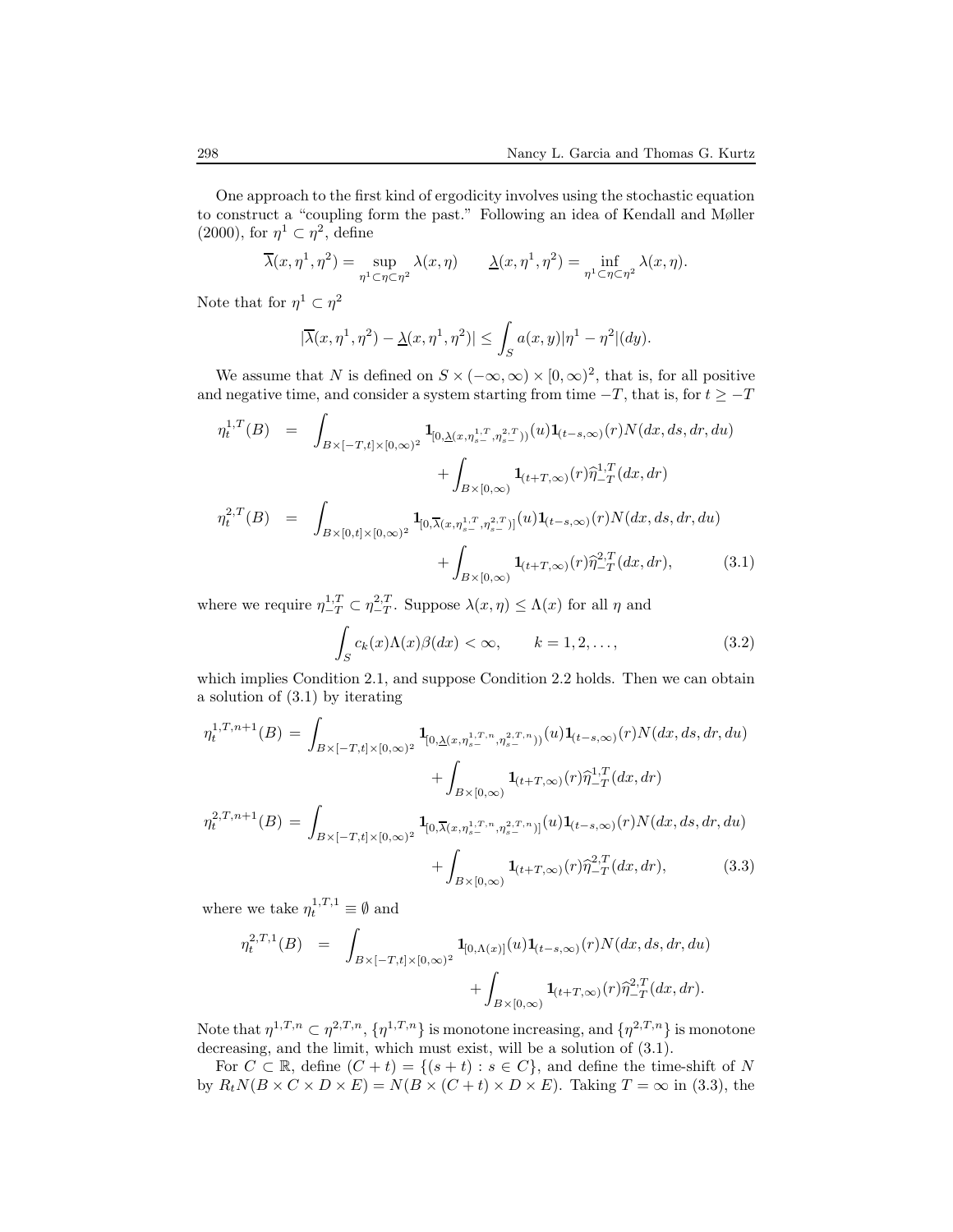iterates

$$
\eta_t^{1,\infty,n+1}(B) = \int_{B \times (-\infty,t] \times [0,\infty)^2} \mathbf{1}_{[0,\underline{\lambda}(x,\eta_s^{1,\infty,n},\eta_s^{2,\infty,n})}(u) \mathbf{1}_{(t-s,\infty)}(r) N(dx,ds,dr,du)
$$
\n(3.4)

$$
\eta_t^{2,\infty,n+1}(B) = \int_{B\times(-\infty,t]\times[0,\infty)^2} \mathbf{1}_{[0,\overline{\lambda}(x,\eta_{s-}^{1,\infty,n},\eta_{s-}^{2,\infty,n})]}(u)\mathbf{1}_{(t-s,\infty)}(r)N(dx,ds,dr,du),
$$

satisfy  $\eta_t^{m,\infty,n} = H^{m,n}(R_tN)$ ,  $m = 1, 2$ , for deterministic mappings  $H^{m,n} : \mathcal{N}(S \times$  $(-\infty, \infty) \times [0, \infty)^2$   $\rightarrow \mathcal{N}(S)$  and the limits  $\eta_t^{m, \infty}$  satisfy

$$
\eta_t^{m,\infty} = H^m(R_t N),\tag{3.5}
$$

where  $H^m = \lim_{n \to \infty} H^{m,n}$ . It follows that  $(\eta_t^{1,\infty}, \eta_t^{2,\infty})$  is stationary and ergodic.

**Lemma 3.1.** Suppose that  $\lambda$  satisfies (3.2) and Condition 2.2. Then

$$
\eta_t^{1,\infty} \equiv \lim_{n \to \infty} \eta_t^{1,\infty,n}
$$
 and  $\eta_t^{2,\infty} \equiv \lim_{n \to \infty} \eta_t^{2,\infty,n}$ 

exist and are stationary.

Applying Theorem 2.8, any stationary solution of the martingale problem can be represented as a weak solution  $\eta$  of the stochastic equation on the doubly infinite time interval and hence coupled to versions of  $\eta^{1,\infty,n}$  and  $\eta^{2,\infty,n}$  so that  $\eta_t^{1,\infty,n}$  $\eta_t \subset \eta_t^{2,\infty,n}, -\infty < t < \infty.$  Consequently, we have the following.

**Lemma 3.2.** Suppose that  $\lambda$  satisfies (3.2) and Condition 2.2. If

$$
\lim_{n \to \infty} \int_{S} c_k(x) |\eta_t^{2, \infty, n} - \eta_t^{1, \infty, n} |(dx) = 0 \quad a.s.
$$

for  $k = 1, 2, \ldots$ , then  $\eta \equiv \eta^{2,\infty} = \eta^{1,\infty}$  a.s. is a stationary solution of (2.28) and the distribution of  $\eta_t^{2,\infty}$  is the unique stationary distribution for A.

**Theorem 3.3.** Let  $\lambda : S \times \mathcal{N}(S) \rightarrow [0, \infty)$  satisfy the conditions of Theorem 2.13 with  $M < 1$ . Then  $\eta \equiv \eta^{2,\infty} = \eta^{1,\infty}$  a.s. is a stationary solution of (2.28) and the distribution of  $\eta_t^{2,\infty}$  is the unique stationary distribution for A.

Proof. As in the proof of Theorem 2.13,

$$
\sup_x c(x) E[\int_S a(x, y) | \eta_t^{2, \infty, n+1} - \eta_t^{1, \infty, n+1} | (dy)]
$$
  
\n
$$
\leq M \int_{-\infty}^t \sup_x c(x) E[\int_S a(x, y) | \eta_s^{2, \infty, n} - \eta_s^{1, \infty, n} | (dy)] e^{-(t-s)} ds
$$
  
\n
$$
= M \sup_x c(x) E[\int_S a(x, y) | \eta_t^{2, \infty, n} - \eta_t^{1, \infty, n} | (dy)],
$$

where the equality follows by the stationarity of  $\eta^{2,\infty,n}$  and  $\eta^{1,\infty,n}$ . Since the expression on the left is nonincreasing, its limit  $\rho$  exists, and we have  $0 \leq \rho \leq M \rho$ . But  $M < 1$ , so  $\rho = 0$ .

**Definition 3.4.**  $\lambda(x, \cdot)$  is nondecreasing, if  $\eta_1 \subset \eta_2$  implies  $\lambda(x, \eta_1) \leq \lambda(x, \eta_2)$ .

Note that if  $\lambda$  is nondecreasing, then for  $\eta_1 \subset \eta_2$ ,  $\overline{\lambda}(x, \eta_1, \eta_2) = \lambda(x, \eta_2)$  and  $\underline{\lambda}(x, \eta_1, \eta_2) = \lambda(x, \eta_1)$ . The following lemma is immediate.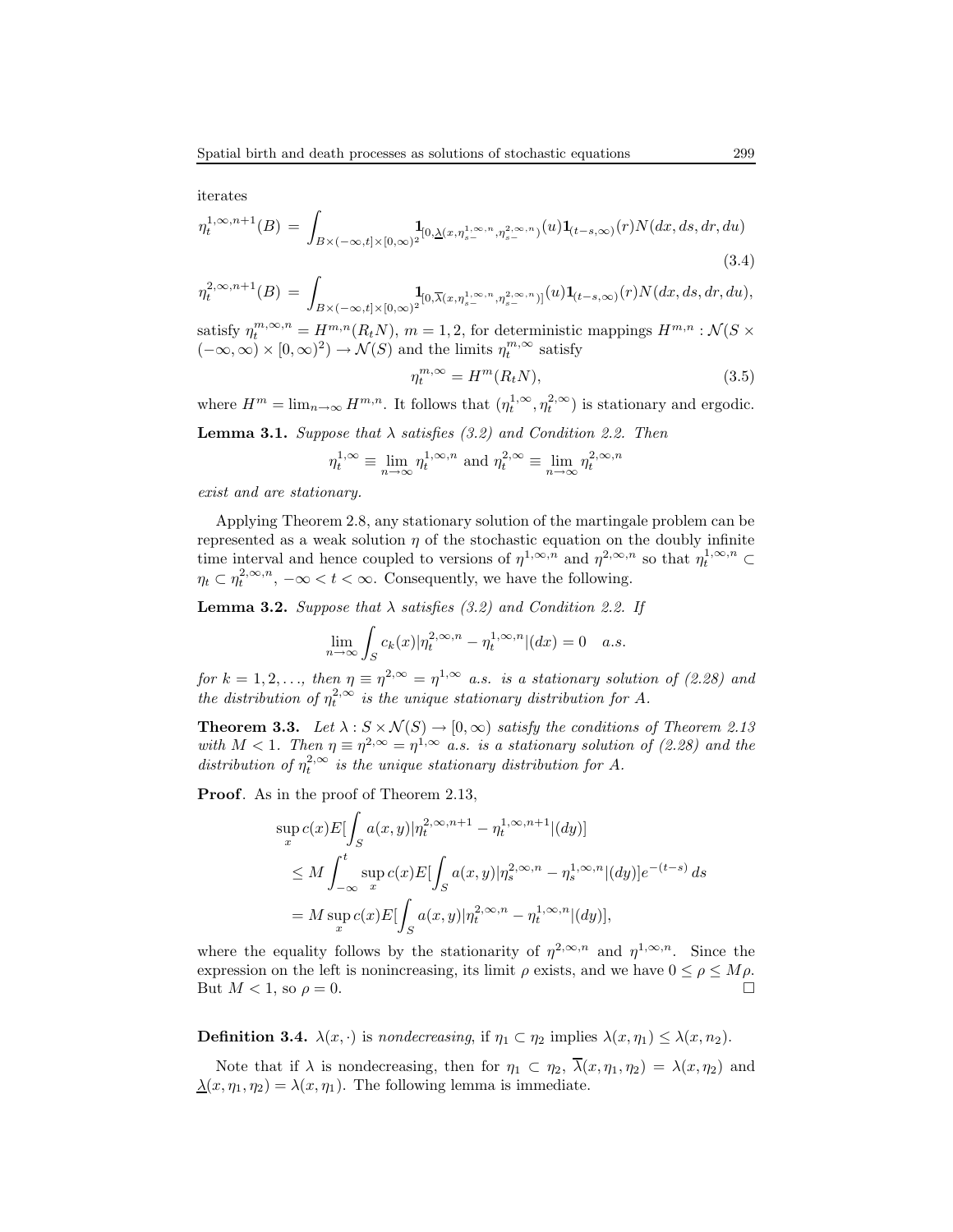**Lemma 3.5.** Let  $\lambda$  be nondecreasing and satisfy (3.2) and Condition 2.2. Then  $\eta_t^{1,\infty} \equiv \lim_{n \to \infty} \eta_t^{1,\infty,n}$  and  $\eta_t^{2,\infty} \equiv \lim_{n \to \infty} \eta_t^{2,\infty,n}$  are, respectively, the minimal and maximal stationary solutions of the martingale problem for A.

For  $\lambda$  nondecreasing, the minimal stationary distribution can also easily be obtained as a temporal limit.

**Lemma 3.6.** If uniqueness holds for (2.28) and  $\lambda(x, \cdot)$  is nondecreasing, then the process  $\eta_t$  is attractive, that is

$$
\eta_0^1 \subset \eta_0^2 \quad \text{implies} \quad \eta_t^1 \subset \eta_t^2 \tag{3.6}
$$

for all  $t \geq 0$ .

Proof. The conclusion is immediate from coupling the two processes using the same underlying Poisson random measure.

**Theorem 3.7.** Suppose  $\lambda$  satisfies (3.2) and Condition 2.2. If  $\lambda(x, \cdot)$  is nondecreasing and  $\eta_0 = \emptyset$ , then the distribution of  $\eta_t$  converges to the minimal stationary distribution.

**Proof.** Note that, if we set  $\eta_{-t}^t = \emptyset$ , then  $\eta_t$  has the same distribution as  $\eta_0^t$ , and by Lemma 3.6,  $\eta_s^t \subset \eta_s^{1,\infty}$  for  $s \geq -t$ . Since for each  $s \geq -t$ ,  $\eta_s^t$  is monotone increasing in t,  $\tilde{\eta}_s = \lim_{t \to \infty} \eta_s^t$  exists and must be a stationary process. Since  $\eta^{1,\infty}$ is the minimal stationary process, we must have  $\tilde{\eta}_s = \eta_s^{1,\infty}$ . — Первый процесс в принцесс в принцесс в принцесс в принцесс в принцесс в принцесс в принцесс в принцесс в п<br>В принцесс в принцесс в принцесс в принцесс в принцесс в принцесс в принцесс в принцесс в принцесс в принцесс

The same argument gives the following result on the maximal stationary distribution.

**Theorem 3.8.** Suppose  $\lambda$  satisfies (3.2) and Condition 2.2. If  $\lambda(x, \cdot)$  is nondecreasing and

$$
\eta_0(B)=\int_{B\times (-\infty,0]\times [0,\infty)^2}{\bf 1}_{[0,\Lambda(x)]}(u){\bf 1}_{(t-s,\infty)}(r)N(dx,ds,dr,du),
$$

then the distribution of  $\eta_t$  converges to the maximal stationary distribution.

**Remark 3.9.** Note that  $\eta_0$  is a Poisson random measure with mean measure  $\mu(B) = \int_B \Lambda(x)\beta(dx).$ 

We can also use the stochastic equation and estimates similar to those used in the proof of uniqueness to give conditions for ergodicity in the sense of convergence as  $t \to \infty$  for all initial distributions.

**Theorem 3.10.** Let  $\lambda : S \times \mathcal{N}(S) \rightarrow [0, \infty)$  satisfy the conditions of Theorem 2.13 with  $M < 1$ . Then the process obtained as a solution of the system of stochastic equations (2.28) is temporally ergodic and the rate of convergence is exponential.

**Proof.** Suppose  $\eta^1$  and  $\eta^2$  are solutions of the system (2.28) with distinct initial configurations  $\eta_0^1$  and  $\eta_0^2$  (equivalently,  $\hat{\eta}_0^1$  and  $\hat{\eta}_0^2$ ). Then, by exactly the same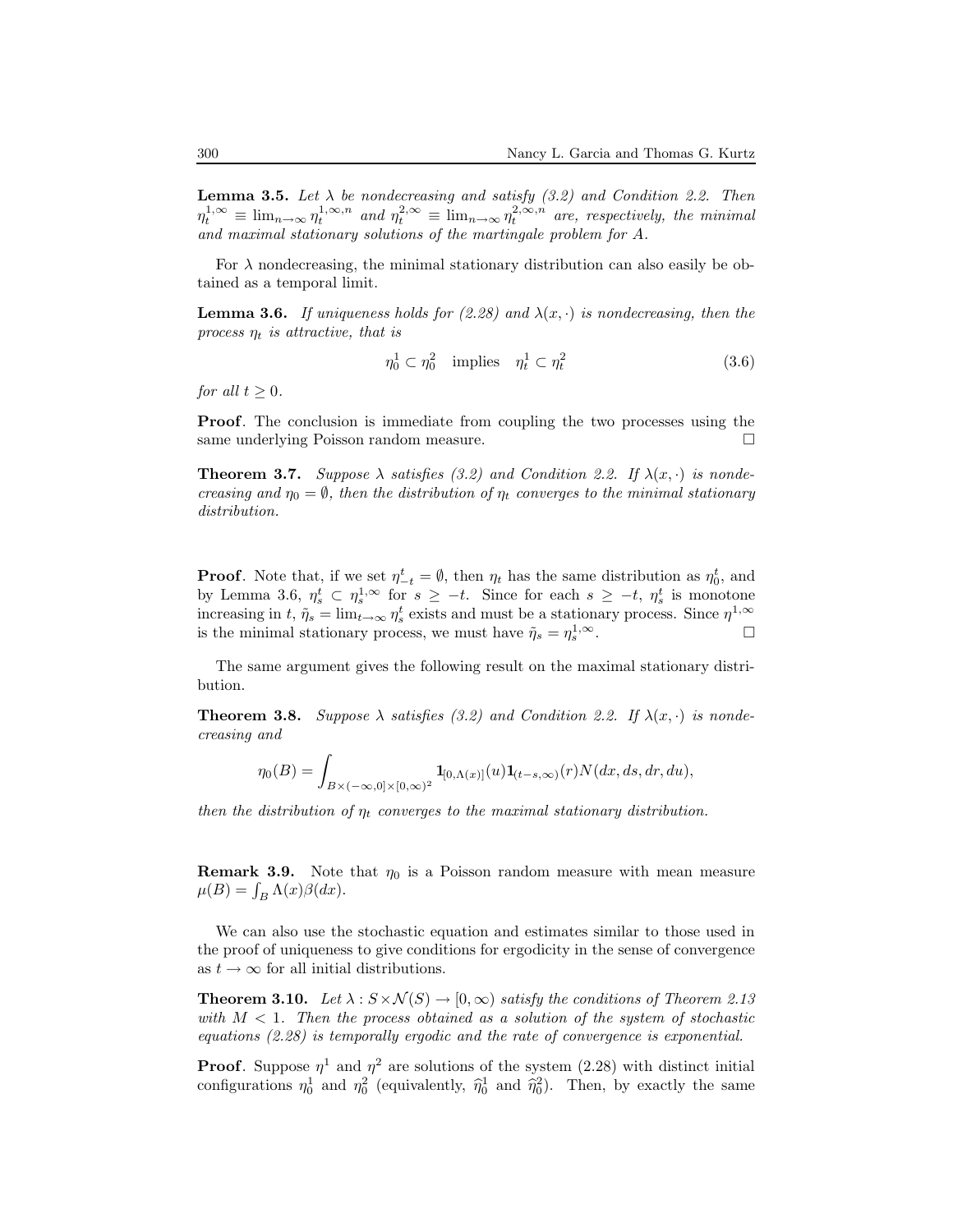argument as used for the proof of Lemma 2.16 we obtain

$$
\sup_{x} c(x) E[\int_{S} a(x, y)|\eta_{t}^{1} - \eta_{t}^{2}|(dy)]
$$
\n
$$
\leq e^{-t} \sup_{x} c(x) E[\int_{S} a(x, y)|\eta_{0}^{1} - \eta_{0}^{2}|(dy)]
$$
\n
$$
+ M \int_{0}^{t} \sup_{x} c(x) E[\int_{S} a(x, y)|\eta_{s}^{1} - \eta_{s}^{2}|(dy)] e^{-(t-s)} ds.
$$
\n(3.7)

Multiply  $(3.7)$  by  $e^t$  and apply Gronwall's inequality to obtain the exponential rate of convergence.  $\hfill \square$ 

3.2. Spatial ergodicity. In this section, we take  $S = \mathbb{R}^d$  and assume that  $\lambda$  is translation invariant in the following sense. For arbitrary  $x, y \in \mathbb{R}^d$  and  $B \in \mathcal{B}(\mathbb{R}^d)$ , write

$$
T_x y = x + y
$$
 and  $T_x B = B + x = \{y + x : y \in B\}.$ 

Then,  $T_x$  induces a transformation  $S_x$  on  $\mathcal{N}(\mathbb{R}^d)$  through the equation

$$
(S_x \eta)(B) = \eta(T_x B), \ \eta \in \mathcal{N}(\mathbb{R}^d), B \in \mathcal{B}(\mathbb{R}^d). \tag{3.8}
$$

Note that if  $\eta = \sum \delta_{x_i}$ , then  $S_x \eta = \sum \delta_{x_i-x}$ .

**Definition 3.11.** We say that  $\lambda$  is translation invariant if  $\lambda(x+y, \eta) = \lambda(x, S_{\eta}\eta)$ for  $x, y \in \mathbb{R}^d, \eta \in \mathcal{N}(\mathbb{R}^d)$ .

**Definition 3.12.** An  $\mathcal{N}(\mathbb{R}^d)$ -valued random variable  $\eta$  is translation invariant if the distribution of  $S_y \eta$  does not depend on y. A probability distribution  $\mu \in$  $\mathcal{P}(\mathcal{N}(\mathbb{R}^d))$  is translation invariant if  $\int f(\eta)\mu(d\eta) = \int f(S_y\eta)\mu(d\eta)$ , for all  $y \in \mathbb{R}^d$ and all bounded, measurable functions f.

**Definition 3.13.** Let  $\eta$  be a translation invariant,  $\mathcal{N}(\mathbb{R}^d)$ -valued random variable. A measurable subset  $G \subset \mathcal{N}(\mathbb{R}^d)$  is almost surely translation invariant for  $\eta$ , if

$$
\mathbf{1}_G(\eta) = \mathbf{1}_G(S_x \eta) \quad a.s.
$$

for every  $x \in \mathbb{R}^d$ .  $\eta$  is spatially ergodic if  $P\{\eta \in G\}$  is 0 or 1 for each almost surely translation invariant  $G \subset \mathcal{N}(\mathbb{R}^d)$ .

Similarly, for  $x \in \mathbb{R}^d$ , we define  $S_xN$  so that the spatial coordinate of each point is shifted by  $-x$ . Almost sure translation invariance of a set  $G \subset \mathcal{N}(\mathbb{R}^d \times [0,\infty)^3)$ and spatial ergodicity are defined analogously to Definition 3.13. Spatial ergodicity for N follows from its independence properties.

**Lemma 3.14.** Suppose  $\lambda$  is translation invariant. If  $\eta_0$  is translation invariant and spatially ergodic and the solution of (2.28) is unique, then for each  $t > 0$ ,  $\eta_t$  is translation invariant and spatially ergodic.

**Proof.**  $\{S_{\nu}\eta_t, t \geq 0\}$  is the solution of (2.28) with  $\eta_0$  replaced by  $S_{\nu}\eta_0$  and N replaced by  $S_yN$ . By uniqueness,  $S_y\eta_t$  must have the same distribution as  $\eta_t$ giving the stationarity. Also, by uniqueness, for measurable  $G \subset \mathcal{N}(\mathbb{R}^d)$  there exists a measurable  $\widehat{G} \subset \mathcal{N}(\mathbb{R}^d) \times \mathcal{N}(\mathbb{R}^d \times [0,\infty)^3)$  such that

$$
\mathbf{1}_{\{S_x\eta_t \in G\}} = \mathbf{1}_{\{(S_x\eta_0, S_xN) \in \widehat{G}\}} \quad a.s.
$$

for all  $x \in \mathbb{R}^d$ . Consequently, spatial ergodicity for  $\eta_t$  follows from the spatial ergodicity of  $(\eta_0, N)$ .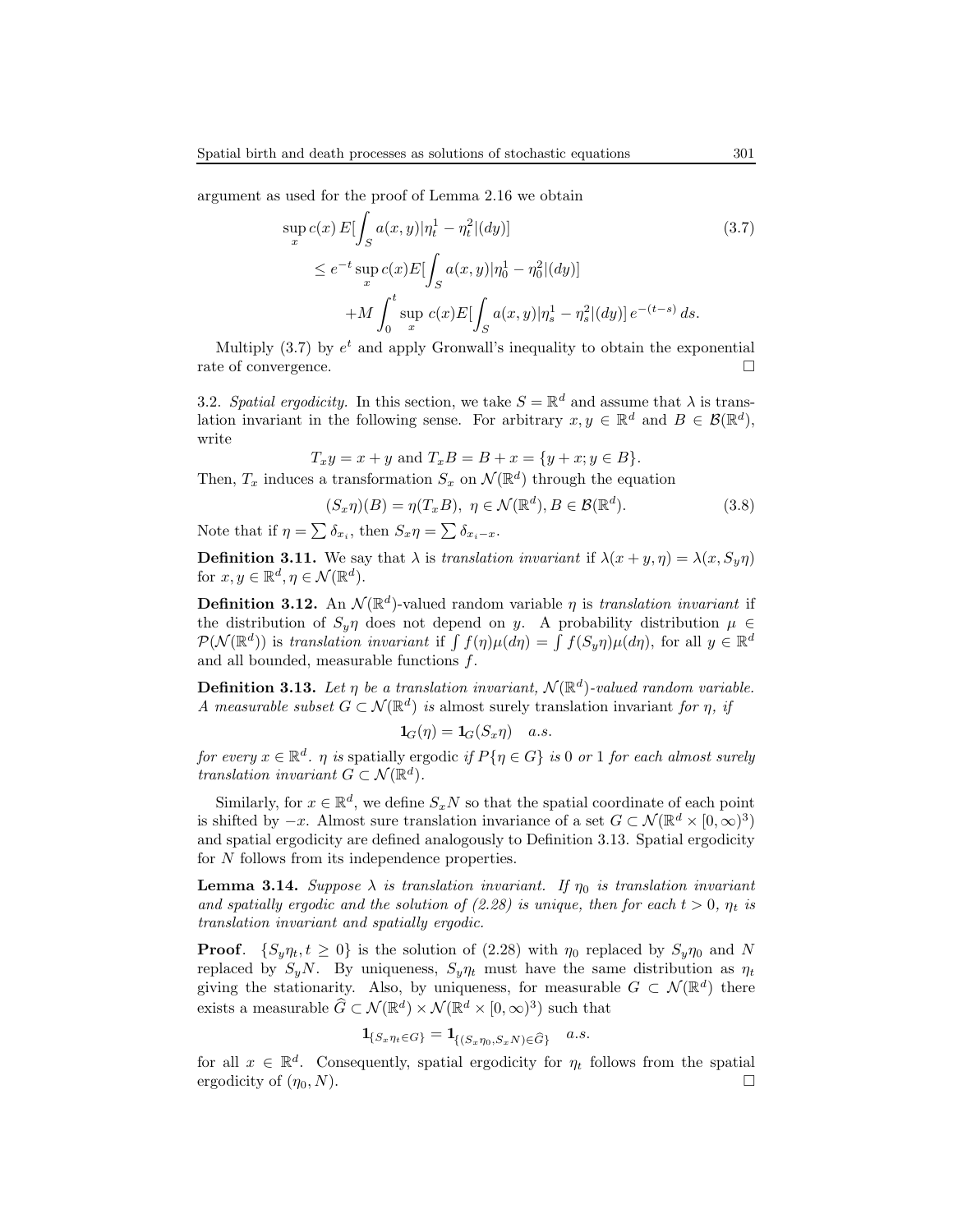**Remark 3.15.** If  $\eta$  is temporally ergodic and  $\pi$  is the unique stationary distribution, then it must be translation invariant since  $\{\eta_t\}$  stationary (in time) implies  $\{S_x\eta_t\}$  is stationary.

**Lemma 3.16.** Suppose that  $\lambda$  is translation invariant and satisfies (3.2) and Condition 2.2. Then for each t,  $\eta_t^{1,\infty} \equiv \lim_{n \to \infty} \eta_t^{1,\infty,n}$  and  $\eta_t^{2,\infty} \equiv \lim_{n \to \infty} \eta_t^{2,\infty,n}$  are spatially ergodic.

**Proof.** As in (3.5),  $\eta_t^{1,\infty} = H^1(R_tN)$  can be written as a deterministic transformation  $F(t, N)$  of N and that  $S_y \eta_t^{1, \infty} = F(t, S_y N)$ . The spatial ergodicity of  $\eta_t^{1, \infty}$ then follows from the spatial ergodicity of  $N$ .

Corollary 3.17. If in addition to the conditions of Lemma 3.16,  $\lambda$  satisfies the conditions of Lemma 3.2, then the unique stationary distribution is spatially ergodic. In particular, if  $\lambda$  satisfies the conditions of Theorem 2.13 with  $M < 1$ , then the unique stationary distribution is spatially ergodic.

**Corollary 3.18.** If in addition to the conditions of Lemma 3.16,  $\lambda$  is nondecreasing, then the minimal and maximal stationary distributions are spatially ergodic.

Acknowledgments This project was conducted during several visits of NLG to the CMS - University of Wisconsin. This project was partially supported by CNPq Grant 301054/93-2 and FAPESP 1995/4996-3 (NLG) and DMS 02-05034 and DMS 05-03983 (TGK). This material is based upon work supported by, or in part by, the U. S. Army Research Laboratory and the U. S. Army Research Office under contract, grant number DAAD19-01-1-0502 and by NSF Grant DMS 02-05034.

## References

- Baddeley, A. J. and van Lieshout, M. N. M. (1995) Area-interaction point processes. Ann. Inst. Statist. Math. 47(4), pp. 601–619.
- Daley, D. J. and Vere-Jones, D. (1988) An introduction to the theory of point processes. Springer-Verlag, New York.
- Daley, D. J. and Vere-Jones, D. (2003) An introduction to the theory of point processes. Vol. I. Elementary theory and methods. Second edition. Springer-Verlag, New York.
- Ethier, S. N. and Kurtz, T. G. (1986). Markov Processes: Characterization and Convergence. John Wiley & Sons.
- Fernández, R., Ferrari, P. A. and Garcia, N. L. (2002). Perfect simulation for interacting point processes, loss networks and Ising models. Stoch. Proc. Appl. 102, 63–88.
- Garcia, N. L. (1995). Birth and death processes as projections of higher dimensional Poisson processes. Adv. in Appl. Probab., 27, 911–930.
- Kendall, W. S. and Møller, J. (2000). Perfect simulation using dominating processes on ordered spaces, with application to locally stable point processes. Adv. in Appl. Probab. 32, no. 3, 844–865.
- Kurtz, T. G. (1980). Representations of Markov processes as multiparameter time changes. Ann. Probab. 8, 682–715.
- Kurtz, T. G. (1998). Martingale problems for conditional distributions of Markov processes. Electron. J. Probab. 3, no. 9, 29 pp. (electronic).